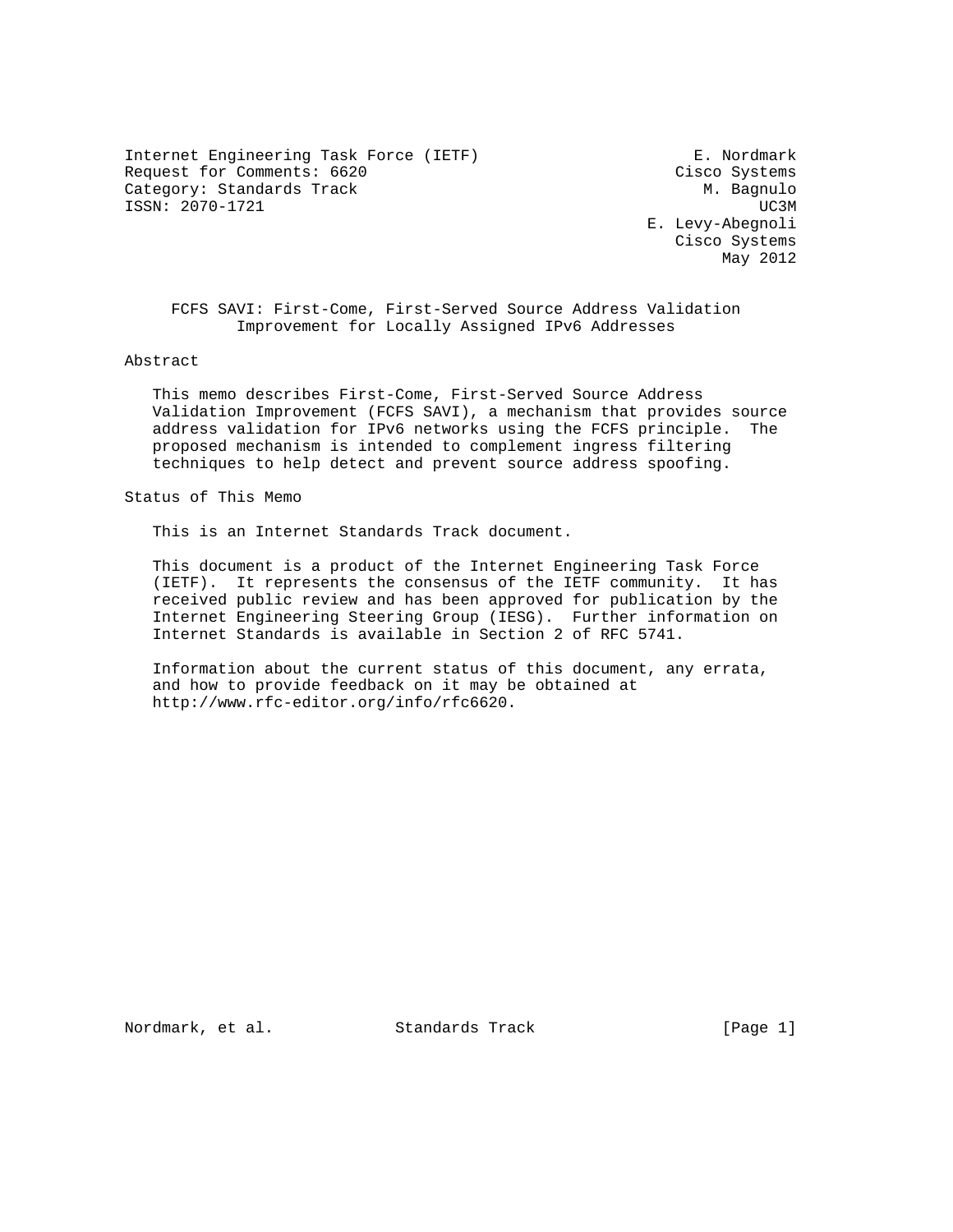Copyright Notice

 Copyright (c) 2012 IETF Trust and the persons identified as the document authors. All rights reserved.

 This document is subject to BCP 78 and the IETF Trust's Legal Provisions Relating to IETF Documents (http://trustee.ietf.org/license-info) in effect on the date of

 publication of this document. Please review these documents carefully, as they describe your rights and restrictions with respect to this document. Code Components extracted from this document must include Simplified BSD License text as described in Section 4.e of the Trust Legal Provisions and are provided without warranty as described in the Simplified BSD License.

 This document may contain material from IETF Documents or IETF Contributions published or made publicly available before November 10, 2008. The person(s) controlling the copyright in some of this material may not have granted the IETF Trust the right to allow modifications of such material outside the IETF Standards Process. Without obtaining an adequate license from the person(s) controlling the copyright in such materials, this document may not be modified outside the IETF Standards Process, and derivative works of it may not be created outside the IETF Standards Process, except to format it for publication as an RFC or to translate it into languages other than English.

Nordmark, et al. Standards Track [Page 2]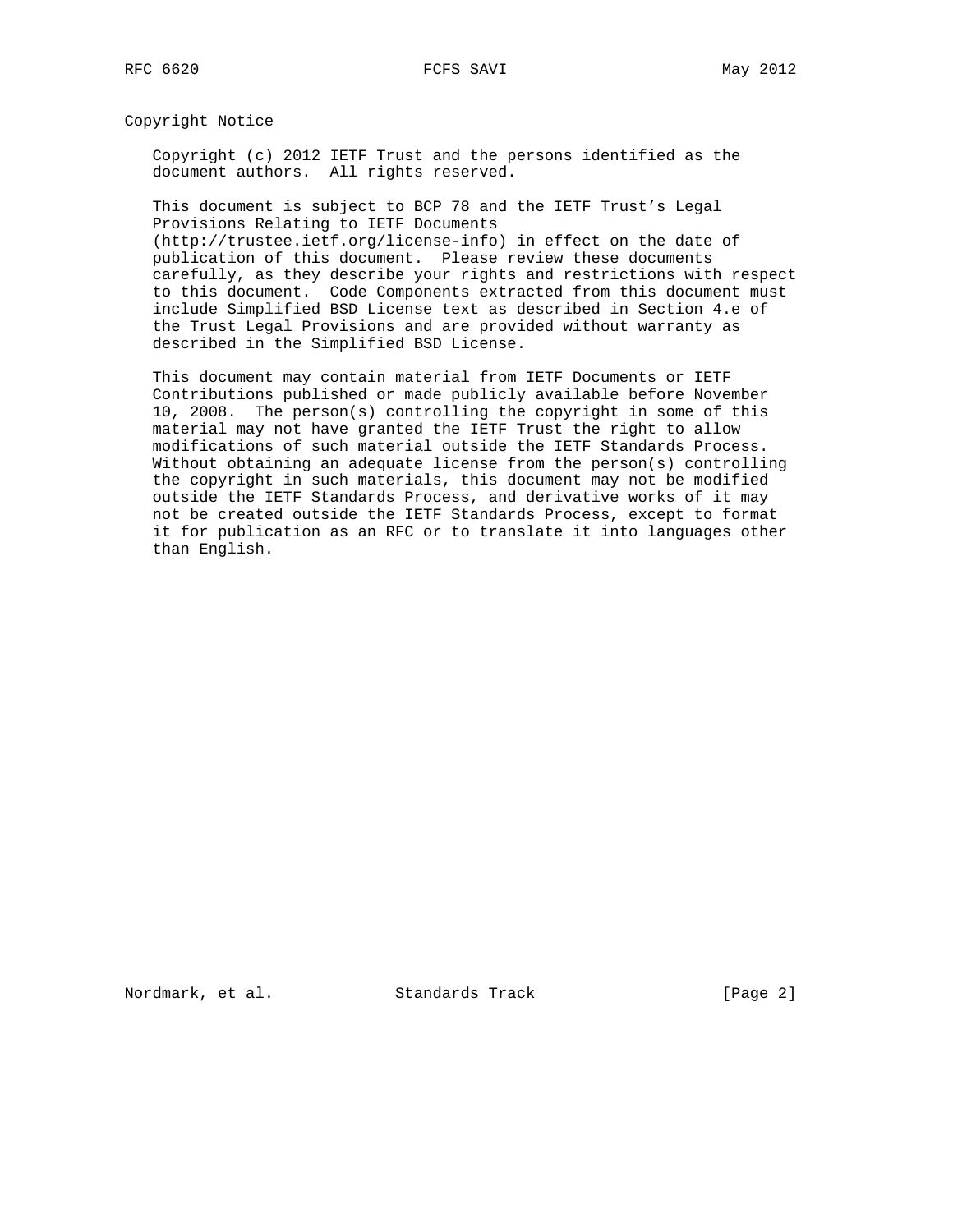Table of Contents

| 3.2.1. Discovering On-Link Prefixes 12                         |
|----------------------------------------------------------------|
| 3.2.2. Processing of Transit Traffic 13                        |
| 3.2.3. Processing of Local Traffic 13                          |
| 3.2.4. FCFS SAVI Port Configuration Guidelines 21              |
|                                                                |
|                                                                |
|                                                                |
| 4.1. Denial-of-Service Attacks 22                              |
|                                                                |
|                                                                |
| 4.4. Interaction with Secure Neighbor Discovery 25             |
|                                                                |
|                                                                |
|                                                                |
|                                                                |
|                                                                |
| Implications of Not Following the Recommended<br>Appendix A.   |
|                                                                |
| Implications of Not Generating DAD_NS Packets upon the<br>A.1. |
| Reception of Non-Compliant Data Packets 28                     |
| Lack of Binding State due to Packet Loss28<br>A.1.1.           |
| Lack of Binding State due to a Change in the<br>A.1.2.         |
|                                                                |
| Lack of Binding State due to State Loss 31<br>A.1.3.           |
| Implications of Not Discarding Non-Compliant Data<br>A.2.      |
|                                                                |

Nordmark, et al. Standards Track [Page 3]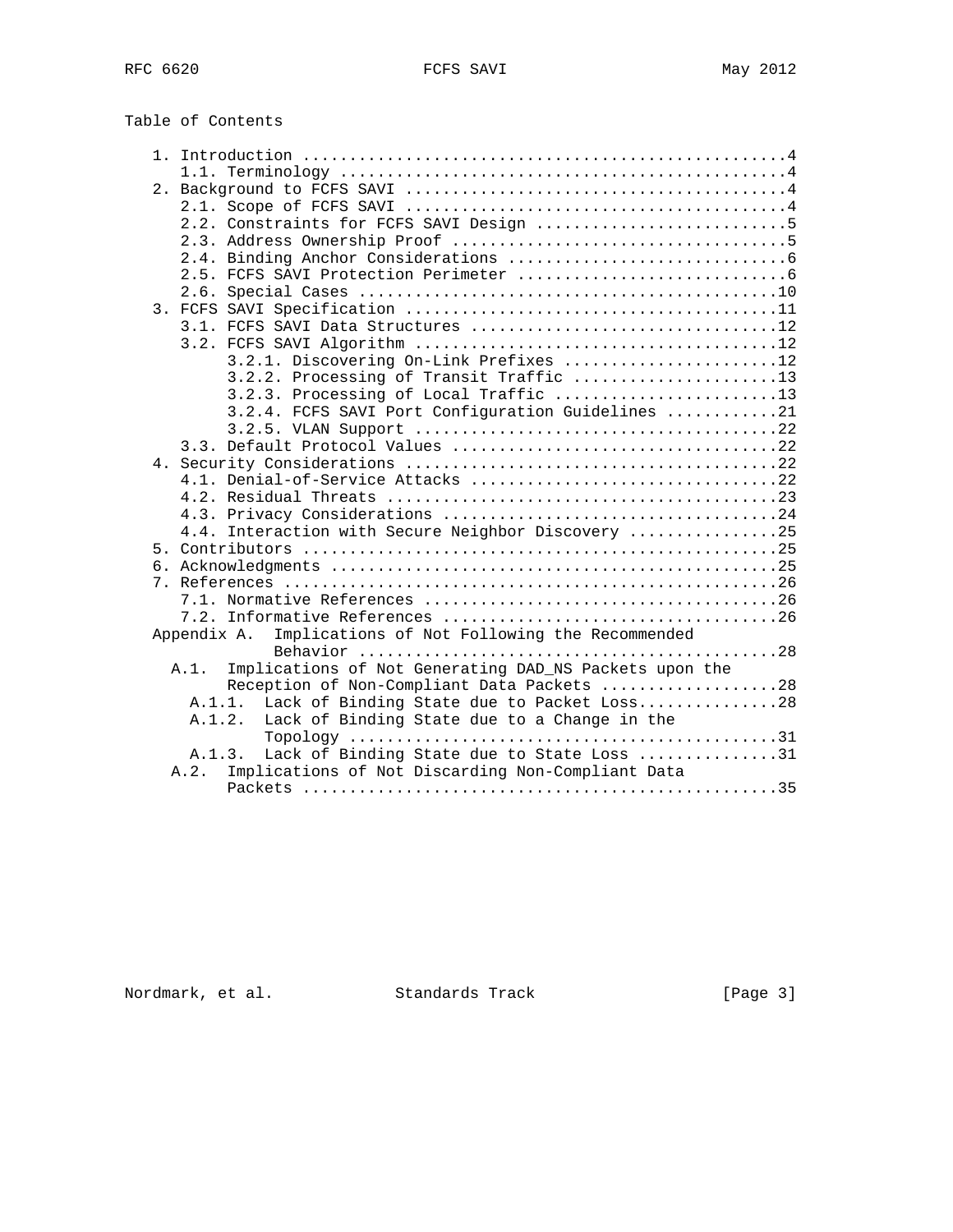# 1. Introduction

 This memo describes FCFS SAVI, a mechanism that provides source address validation for IPv6 networks using the FCFS principle. The proposed mechanism is intended to complement ingress filtering techniques to help detect and prevent source address spoofing. Section 2 gives the background and description of FCFS SAVI, and Section 3 specifies the FCFS SAVI protocol.

### 1.1. Terminology

 The key words "MUST", "MUST NOT", "REQUIRED", "SHALL", "SHALL NOT", "SHOULD", "SHOULD NOT", "RECOMMENDED", "MAY", and "OPTIONAL" in this document are to be interpreted as described in RFC 2119 [RFC2119].

### 2. Background to FCFS SAVI

### 2.1. Scope of FCFS SAVI

 The application scenario for FCFS SAVI is limited to the local link. Hence, the goal of FCFS SAVI is to verify that the source address of the packets generated by the hosts attached to the local link have not been spoofed.

 In a link, hosts and routers are usually attached. Hosts generate packets with their own address as the source address. This is called "local traffic". Routers send packets containing a source IP address other than their own, since they are forwarding packets generated by other hosts (usually located in a different link). This is called "transit traffic".

 The applicability of FCFS SAVI is limited to the local traffic, i.e., to verify if the traffic generated by the hosts attached to the local link contains a valid source address. The verification of the source address of the transit traffic is out of the scope of FCFS SAVI. Other techniques, like ingress filtering [RFC2827], are recommended to validate transit traffic. In that sense, FCFS SAVI complements ingress filtering, since it relies on ingress filtering to validate transit traffic, but it provides validation of local traffic, which is not provided by ingress filtering. Hence, the security level is increased by using these two techniques.

 In addition, FCFS SAVI is designed to be used with locally assigned IPv6 addresses, in particular with IPv6 addresses configured through Stateless Address Autoconfiguration (SLAAC) [RFC4862]. Manually configured IPv6 addresses can be supported by FCFS SAVI, but manual configuration of the binding on the FCFS SAVI device provides higher security and seems compatible with manual address management. FCFS

Nordmark, et al. Standards Track [Page 4]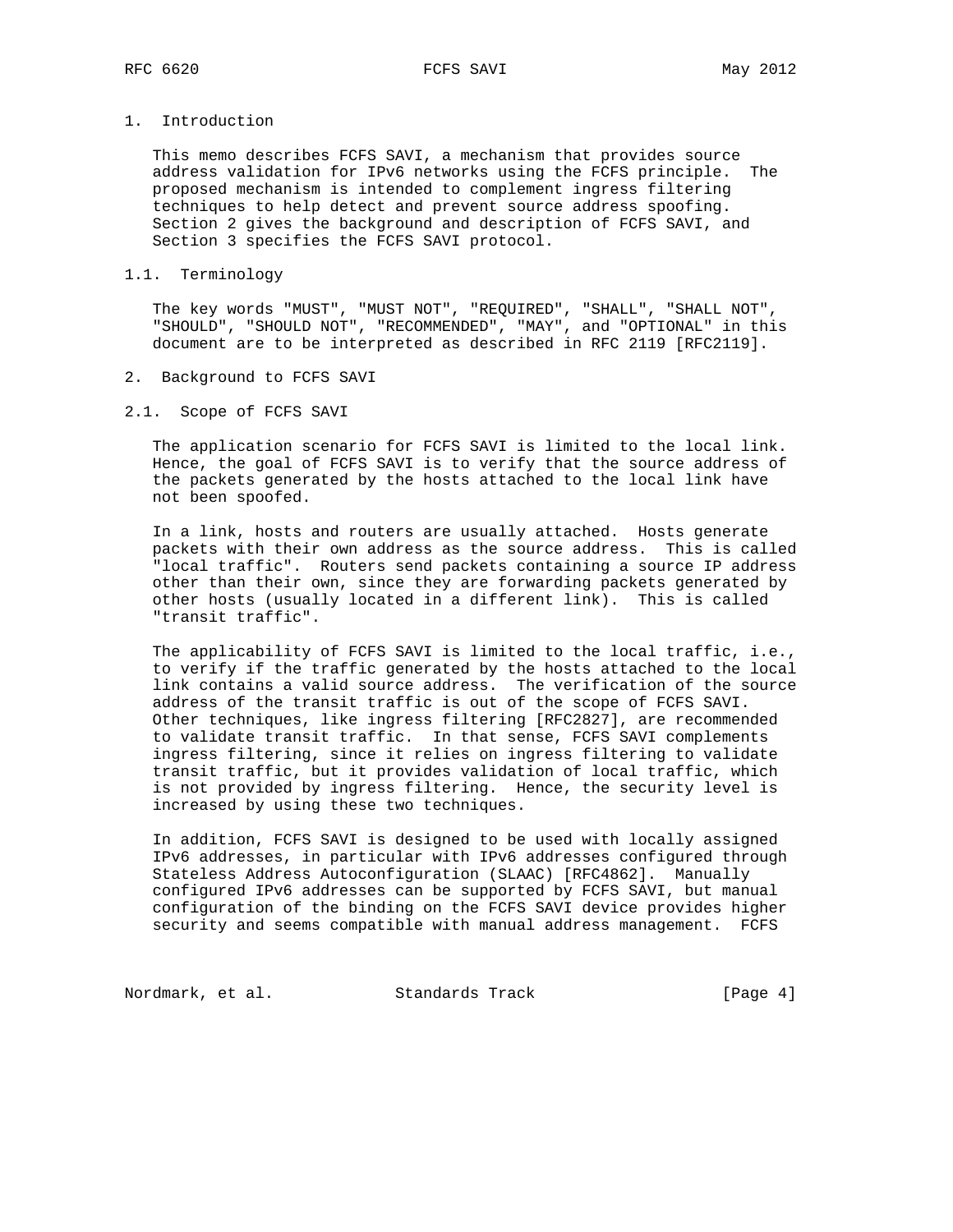### RFC 6620 FCFS SAVI May 2012

 SAVI can also be used with IPv6 addresses assigned via DHCPv6, since they ought to perform the Duplicate Address Detection (DAD) procedure, but there is a specific mechanism tailored for dealing with DHCP-assigned addresses defined in [SAVI-DHCP]. Additional considerations about how to use FCFS SAVI depending on the type of address management used and the nature of the addresses are discussed in the framework document [SAVI-FRAMEWORK].

### 2.2. Constraints for FCFS SAVI Design

 FCFS SAVI is designed to be deployed in existing networks requiring a minimum set of changes. For that reason, FCFS SAVI does not require any changes in the host whose source address is to be verified. Any verification solely relies on the usage of already available protocols. That is, FCFS SAVI does not define a new protocol, define any new message on existing protocols, or require that a host use an existent protocol message in a different way. In other words, no host changes are required.

 FCFS SAVI validation is performed by the FCFS SAVI function. The function can be placed in different types of devices, including a router or a Layer 2 (L2) bridge. The basic idea is that the FCFS SAVI function is located in the points of the topology that can enforce the correct usage of the source address by dropping the non compliant packets.

## 2.3. Address Ownership Proof

 The main function performed by FCFS SAVI is to verify that the source address used in data packets actually belongs to the originator of the packet. Since the FCFS SAVI scope is limited to the local link, the originator of the packet is attached to the local link. In order to define a source address validation solution, we need to define the meaning of "address ownership", i.e., what it means that a given host owns a given address in the sense that the host is entitled to send packets with that source address. With that definition, we can define how a device can confirm that the source address in a datagram is owned by the originator of the datagram.

 In FCFS SAVI, proof of address ownership is based on the First-Come, First-Served principle. The first host that claims a given source address is the owner of the address until further notice. Since no host changes are acceptable, we need to find the means to confirm address ownership without requiring a new protocol. So, whenever a source address is used for the first time, a state is created in the device that is performing the FCFS SAVI function binding the source address to a binding anchor that consists of Layer 2 information that the FCFS SAVI box has available (e.g., the port in a switched LAN).

Nordmark, et al. Standards Track [Page 5]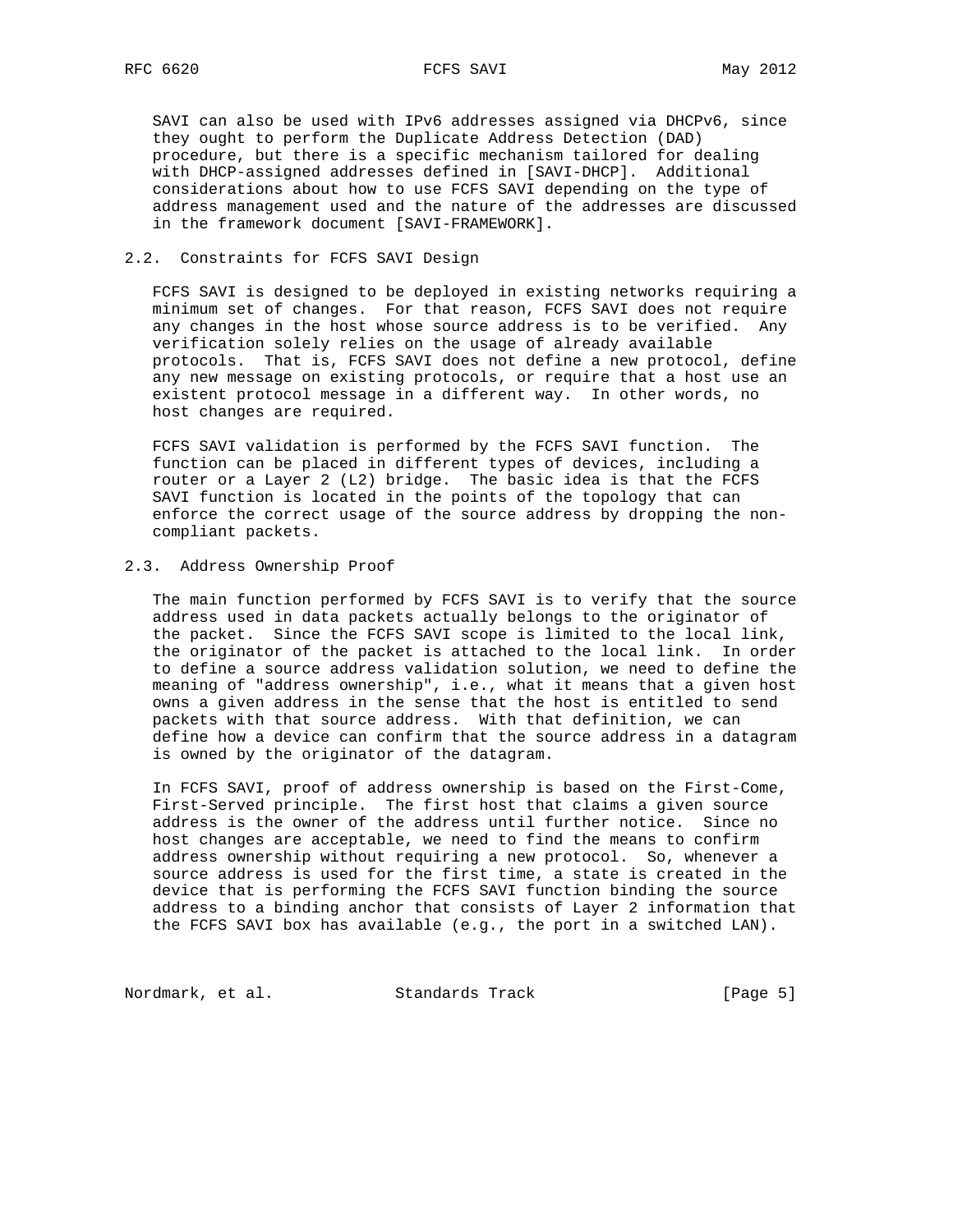Subsequent data packets containing that IP source address can be checked against the same binding anchor to confirm that the originator owns the source IP address.

 There are, however, additional considerations to be taken into account. For instance, consider the case of a host that moves from one segment of a LAN to another segment of the same subnetwork and keeps the same IP address. In this case, the host is still the owner of the IP address, but the associated binding anchor may have changed. In order to cope with this case, the defined FCFS SAVI behavior implies verification of whether or not the host is still reachable using the previous binding anchor. In order to do that, FCFS SAVI uses the Neighbor Discovery (ND) protocol. If the host is no longer reachable at the previously recorded binding anchor, FCFS SAVI assumes that the new location is valid and creates a new binding using the new binding anchor. In case the host is still reachable using the previously recorded binding anchor, the packets coming from the new binding anchor are dropped.

 Note that this only applies to local traffic. Transit traffic generated by a router would be verified using alternative techniques, such as ingress filtering. FCFS SAVI checks would not be fulfilled by the transit traffic, since the router is not the owner of the source address contained in the packets.

### 2.4. Binding Anchor Considerations

 Any SAVI solution is not stronger than the binding anchor it uses. If the binding anchor is easily spoofable (e.g., a Media Access Control (MAC) address), then the resulting solution will be weak. The treatment of non-compliant packets needs to be tuned accordingly. In particular, if the binding anchor is easily spoofable and the FCFS SAVI device is configured to drop non-compliant packets, then the usage of FCFS SAVI may open a new vector of Denial-of-Service (DoS) attacks, based on spoofed binding anchors. For that reason, in this specification, only switch ports MUST be used as binding anchors. Other forms of binding anchors are out of the scope of this specification, and proper analysis of the implications of using them, should be performed before their usage.

#### 2.5. FCFS SAVI Protection Perimeter

 FCFS SAVI provides perimetrical security. FCFS SAVI devices form what can be called an FCFS SAVI protection perimeter, and they verify that any packet that crosses the perimeter is compliant (i.e., the source address is validated). Once the packet is inside the perimeter, no further validations are performed on the packet. This

Nordmark, et al. Standards Track [Page 6]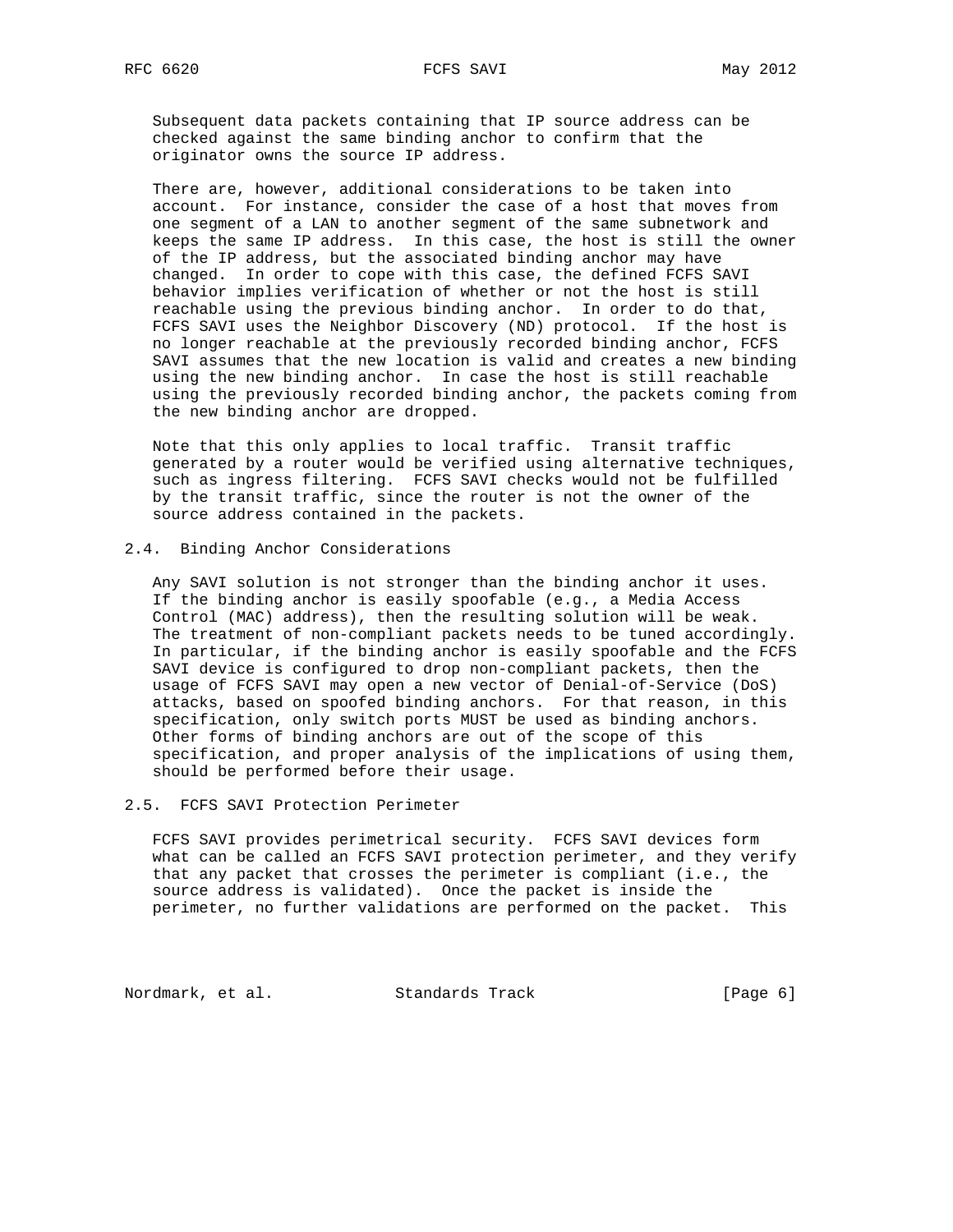model has implications both on how FCFS SAVI devices are deployed in the topology and on the configuration of the FCFS SAVI boxes.

 The implication of this perimetrical security approach is that there is part of the topology that is inside the perimeter and part of the topology that is outside the perimeter. So, while packets coming from interfaces connected to the external part of the topology need to be validated by the FCFS SAVI device, packets coming from interfaces connected to the internal part of the topology do not need to be validated. This significantly reduces the processing requirements of the FCFS SAVI device. It also implies that each FCFS SAVI device that is part of the perimeter must be able to verify the source addresses of the packets coming from the interfaces connected to the external part of the perimeter. In order to do so, the FCFS SAVI device binds the source address to a binding anchor.

 One possible approach would be for every FCFS SAVI device to store binding information about every source address in the subnetwork. In this case, every FCFS SAVI device would store a binding for each source address of the local link. The problem with this approach is that it imposes a significant memory burden on the FCFS SAVI devices. In order to reduce the memory requirements imposed on each device, the FCFS SAVI solution described in this specification distributes the storage of FCFS SAVI binding information among the multiple FCFS SAVI devices of a subnetwork. The FCFS SAVI binding state is distributed across the FCFS SAVI devices according to the following criterion: each FCFS SAVI device only stores binding information about the source addresses bound to anchors corresponding to the interfaces that connect to the part of the topology that is outside of the FCFS SAVI protection perimeter. Since all the untrusted packet sources are by definition in the external part of the perimeter, packets generated by each of the untrusted sources will reach the perimeter through an interface of an FCFS SAVI device. The binding information for that particular source address will be stored in the first FCFS SAVI device the packet reaches.

 The result is that the FCFS SAVI binding information will be distributed across multiple devices. In order to provide proper source address validation, it is critical that the information distributed among the different FCFS SAVI devices be coherent. In particular, it is important to avoid having the same source address bound to different binding anchors in different FCFS SAVI devices. Should that occur, then it would mean that two hosts are allowed to send packets with the same source address, which is what FCFS SAVI is trying to prevent. In order to preserve the coherency of the FCFS SAVI bindings distributed among the FCFS SAVI devices within a realm, the Neighbor Discovery (ND) protocol [RFC4861] is used, in particular the Neighbor Solicitation (NS) and Neighbor Advertisement (NA)

Nordmark, et al. Standards Track [Page 7]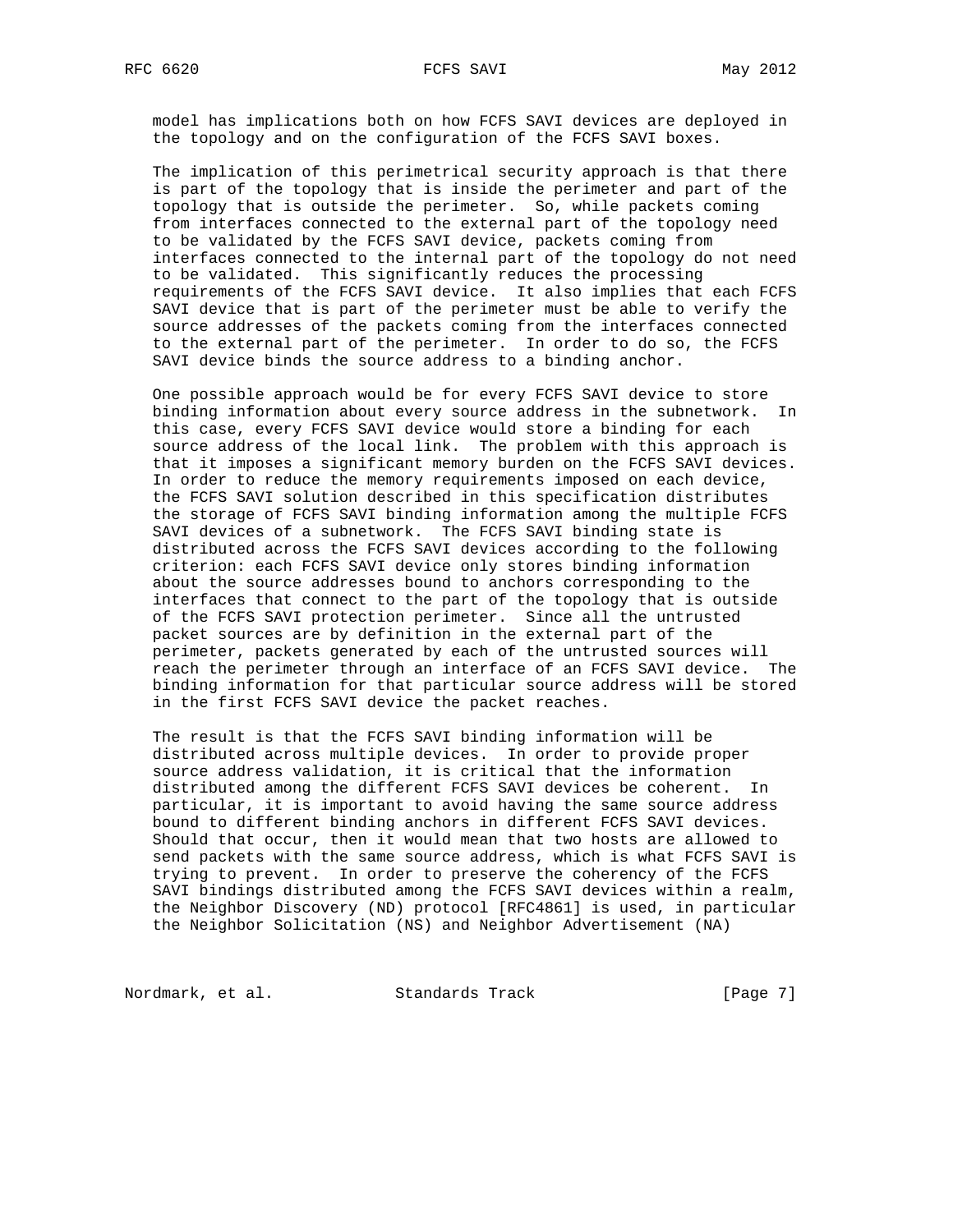messages. Following is a simplified example of how this might work. Before creating an FCFS SAVI binding in the local FCFS SAVI database, the FCFS SAVI device will send an NS message querying for the address involved. Should any host reply to that message with an NA message, the FCFS SAVI device that sent the NS will infer that a binding for that address exists in another FCFS SAVI device and will not create a local binding for it. If no NA message is received as a reply to the NS, then the local FCFS SAVI device will infer that no binding for that address exists in other FCFS SAVI device and will create the local FCFS SAVI binding for that address.

 To summarize, the proposed FCFS SAVI approach relies on the following design choices:

- o An FCFS SAVI provides perimetrical security, so some interfaces of an FCFS SAVI device will connect to the internal (trusted) part of the topology, and other interfaces will connect to the external (untrusted) part of the topology.
- o An FCFS SAVI device only verifies packets coming through an interface connected to the untrusted part of the topology.
- o An FCFS SAVI device only stores binding information for the source addresses that are bound to binding anchors that correspond to interfaces that connect to the untrusted part of the topology.
- o An FCFS SAVI uses NS and NA messages to preserve the coherency of the FCFS SAVI binding state distributed among the FCFS SAVI devices within a realm.

Nordmark, et al. Standards Track [Page 8]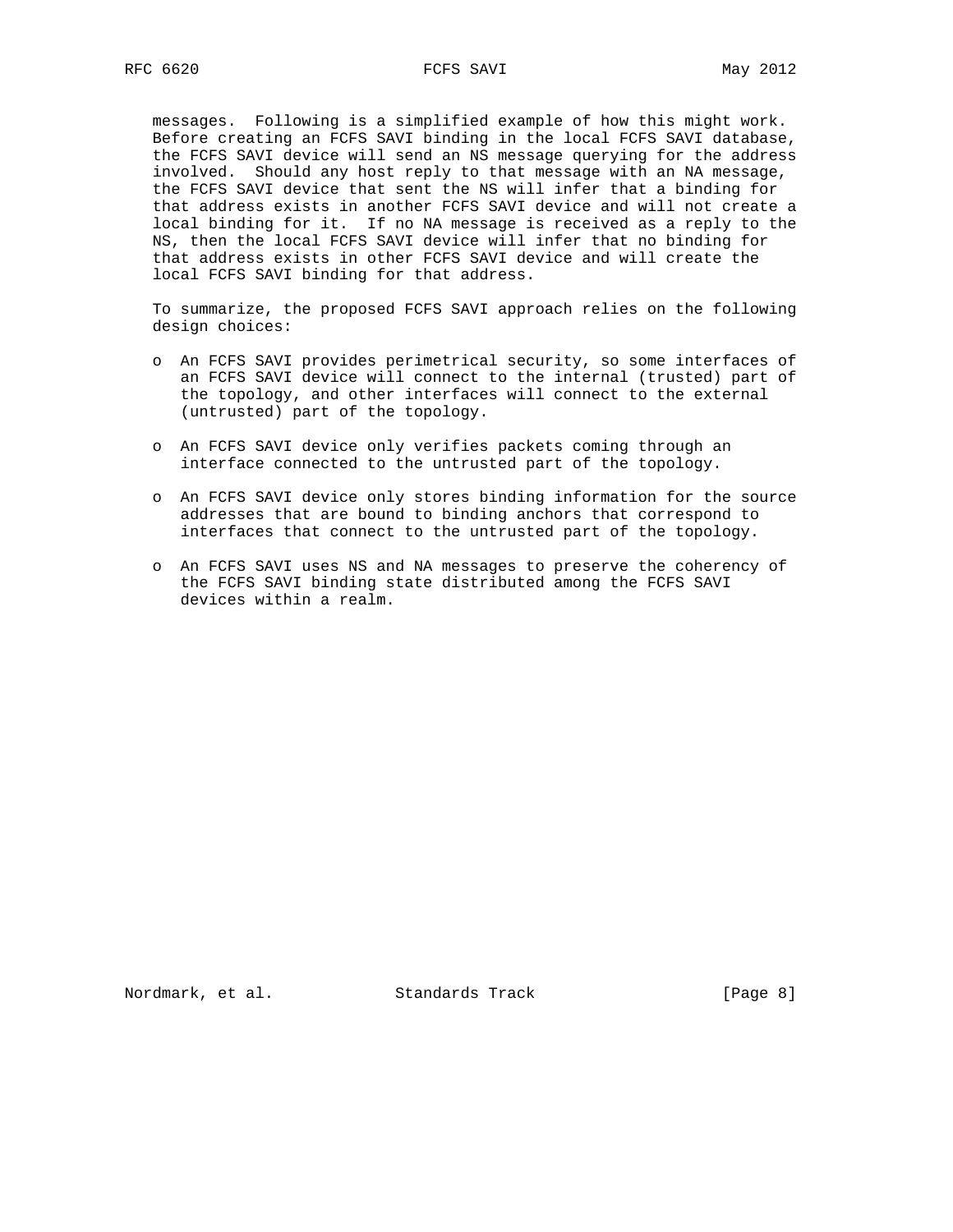RFC 6620 FCFS SAVI May 2012

 So, in a link that is constituted of multiple L2 devices, some of which are FCFS SAVI capable and some of which are not, the FCFS-SAVI capable devices MUST be deployed forming a connected perimeter (i.e., no data packet can get inside the perimeter without passing through an FCFS SAVI device). Packets that cross the perimeter will be validated while packets that do not cross the perimeter are not validated (hence, FCFS SAVI protection is not provided for these packets). Consider the deployment of FCFS SAVI in the topology depicted in the following figure:



#### Figure 1: SAVI Protection Perimeter

 In Figure 1, the FCFS SAVI protection perimeter is provided by four FCFS SAVI devices, namely SAVI1, SAVI2, SAVI3, and SAVI4. These devices verify the source address and filter packets accordingly.

 FCFS SAVI devices then have two types of ports: Trusted Ports and Validating Ports.

Nordmark, et al. Standards Track [Page 9]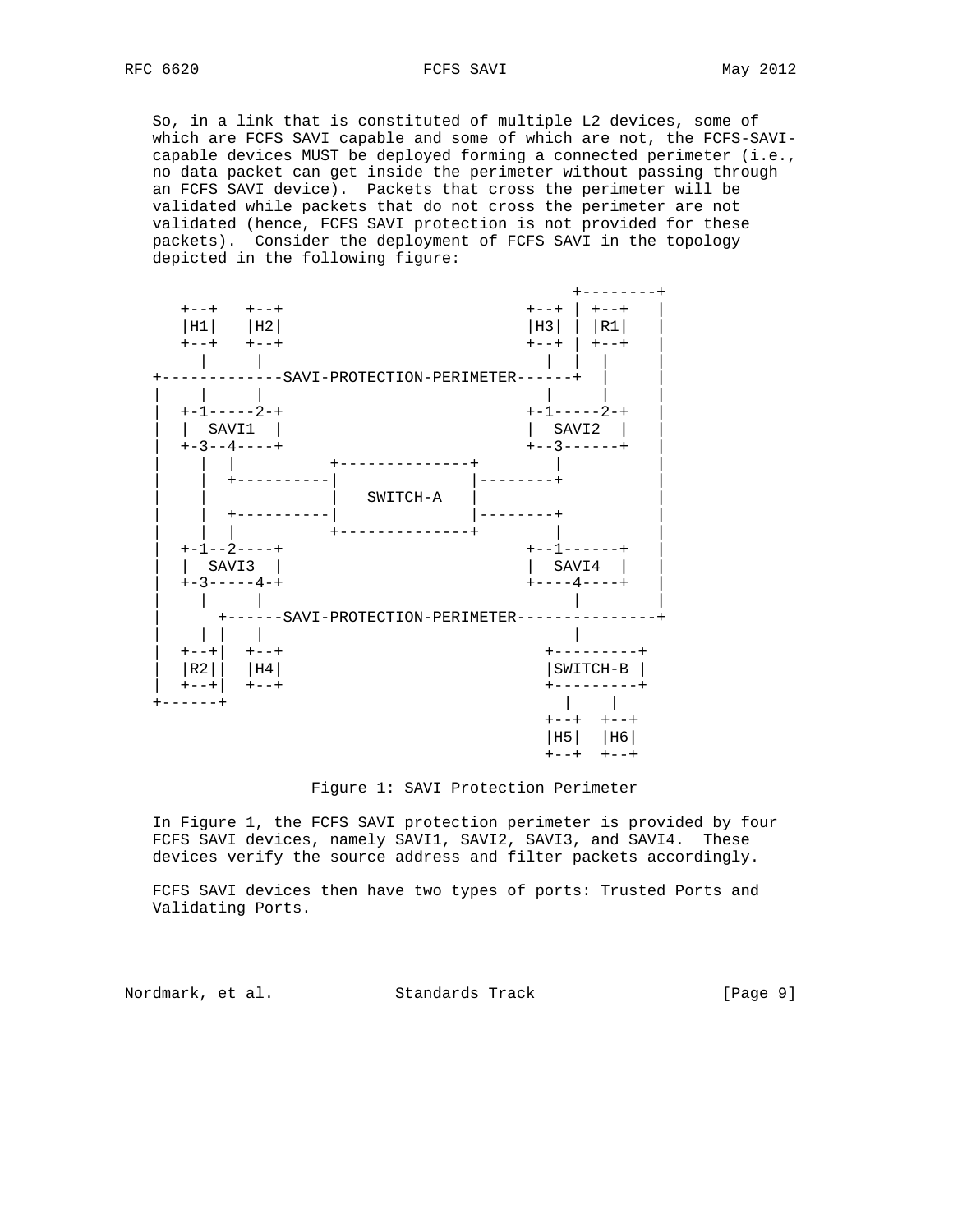RFC 6620 FCFS SAVI May 2012

- o Validating Ports (VPs) are those in which FCFS SAVI processing is performed. When a packet is received through one of the Validating Ports, FCFS SAVI processing and filtering will be executed.
- o Trusted Ports (TPs) are those in which FCFS SAVI processing is not performed. So, packets received through Trusted Ports are not validated, and no FCFS SAVI processing is performed on them.

 Trusted Ports are used for connections with trusted infrastructure, including the communication between FCFS SAVI devices, the communication with routers, and the communication of other switches that, while not FCFS SAVI devices, only connect to trusted infrastructure (i.e., other FCFS SAVI devices, routers, or other trusted nodes). So, in Figure 1, Port 3 of SAVI1 and Port 1 of SAVI3 are trusted because they connect two FCFS SAVI devices. Port 4 of SAVI1, Port 3 of SAVI2, Port 2 of SAVI3, and Port 1 of SAVI4 are trusted because they connect to SWITCH-A, to which only trusted nodes are connected. In Figure 1, Port 2 of SAVI2 and Port 3 of SAVI3 are Trusted Ports because they connect to routers.

 Validating Ports are used for connection with non-trusted infrastructure. In particular, hosts are normally connected to Validating Ports. Non-SAVI switches that are outside of the FCFS SAVI protection perimeter also are connected through Validating Ports. In particular, non-SAVI devices that connect directly to hosts or that have no SAVI-capable device between themselves and the hosts are connected through a Validating Port. So, in Figure 1, Ports 1 and 2 of SAVI1, Port 1 of SAVI2, and Port 4 of SAVI 3 are Validating Ports because they connect to hosts. Port 4 of SAVI4 is also a Validating Port because it is connected to SWITCH-B, which is a non-SAVI-capable switch that is connected to hosts H5 and H6.

### 2.6. Special Cases

 Multi-subnet links: In some cases, a given subnet may have several prefixes. This is directly supported by SAVI as any port can support multiple prefixes. Forwarding of packets between different prefixes involving a router is even supported, as long as the router is connected to a Trusted Port, as recommended for all the routers.

 Multihomed hosts: A multihomed host is a host with multiple interfaces. The interaction between SAVI and multihomed hosts is as follows. If the different interfaces of the host are assigned different IP addresses and packets sent from each interface always carry the address assigned to that interface as the source address, then from the perspective of a SAVI device, this is equivalent to two hosts with a single interface, each with an IP address. This is

Nordmark, et al. Standards Track [Page 10]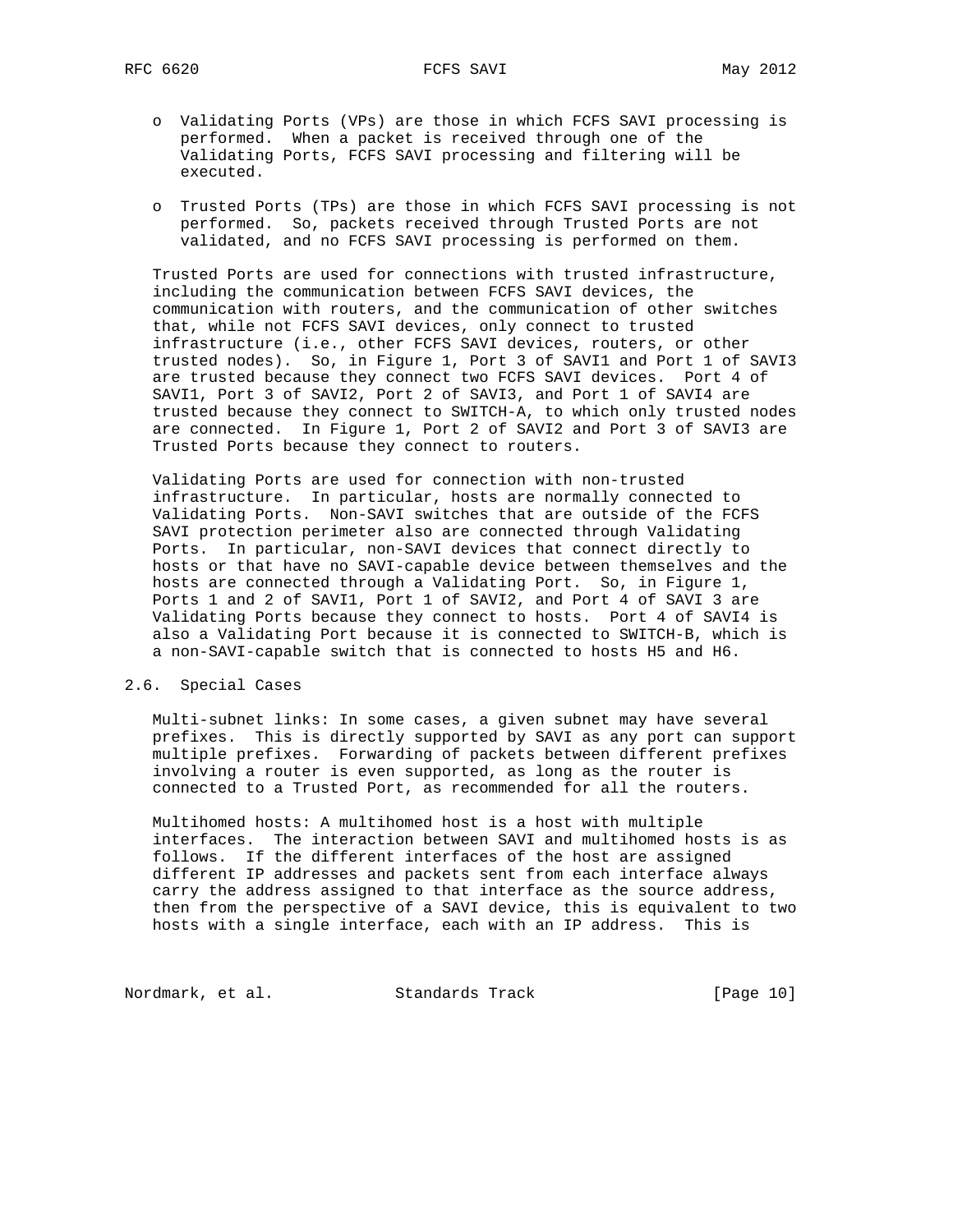supported by SAVI without the need for additional considerations. If the different interfaces share the same IP address or if the interfaces have different addresses but the host sends packets using the address of one of the interfaces through any of the interfaces, then SAVI does not directly support it. It would require either connecting at least one interface of the multihomed host to a Trusted Port or manually configuring the SAVI bindings to allow binding the address of the multihomed host to multiple anchors simultaneously.

 Untrusted routers: One can envision scenarios where routers are dynamically attached to an FCFS SAVI network. A typical example would be a mobile phone connecting to an FCFS SAVI switch where the mobile phone is acting as a router for other personal devices that are accessing the network through it. In this case, the router does not seem to directly fall in the category of trusted infrastructure (if this was the case, it is likely that all devices would be trusted); hence, it cannot be connected to a Trusted Port and if it is connected to a Validating Port, the FCFS SAVI switch would discard all the packets containing an off-link source address coming from that device. As a result, the default recommendation specified in this specification does not support such a scenario.

- 3. FCFS SAVI Specification
- 3.1. FCFS SAVI Data Structures

 The FCFS SAVI function relies on state information binding the source address used in data packets to the binding anchor that contained the first packet that used that source IP address. Such information is stored in an FCFS SAVI database (DB). The FCFS SAVI DB will contain a set of entries about the currently used IP source addresses. Each entry will contain the following information:

- o IP source address
- o Binding anchor: port through which the packet was received
- o Lifetime
- o Status: either TENTATIVE, VALID, TESTING\_VP, or TESTING\_TP-LT
- o Creation time: the value of the local clock when the entry was firstly created

 In addition, FCFS SAVI needs to know what prefixes are directly connected, so it maintains a data structure called the FCFS SAVI Prefix List, which contains:

Nordmark, et al. Standards Track [Page 11]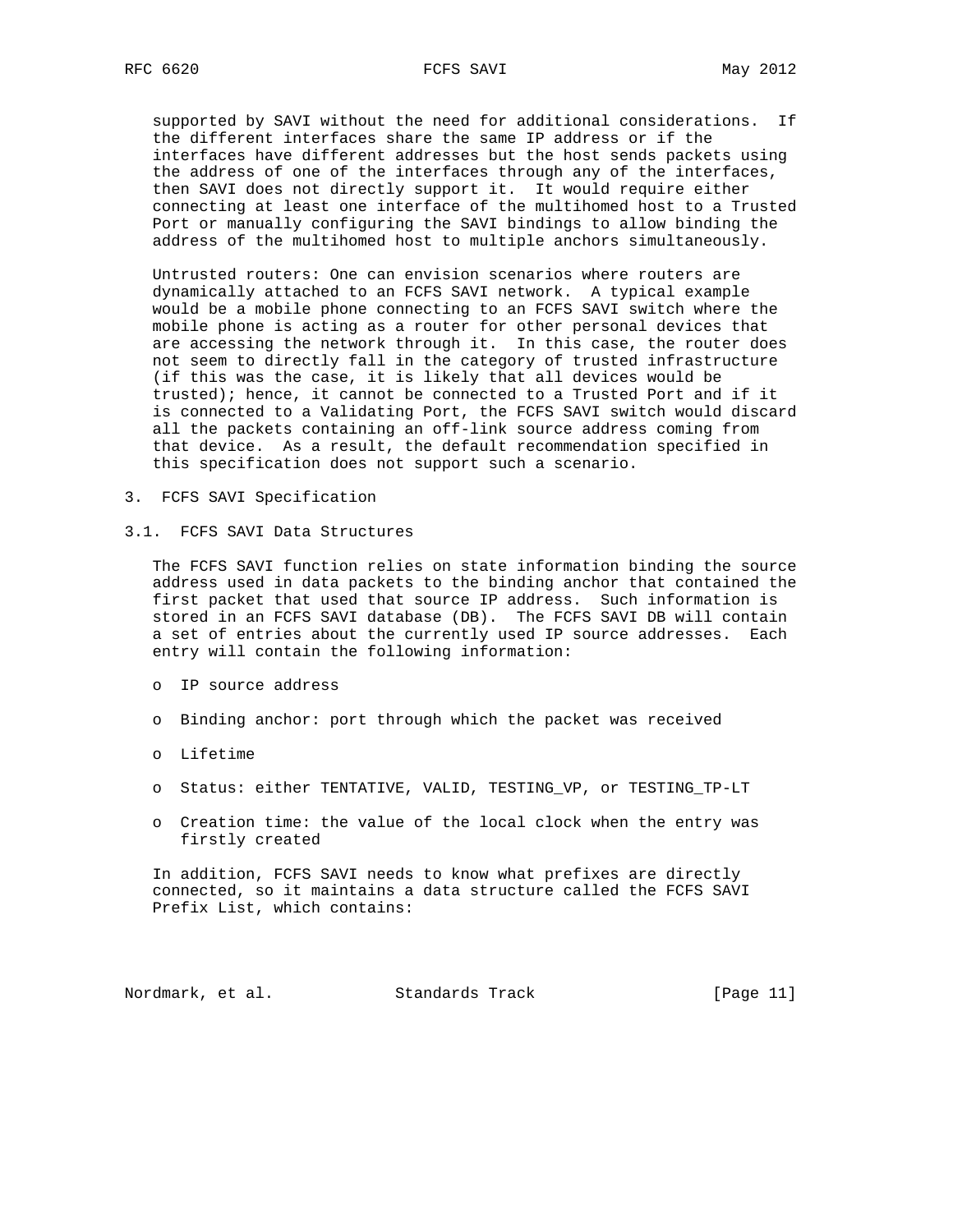- o Prefix
- o Interface where prefix is directly connected
- 3.2. FCFS SAVI Algorithm
- 3.2.1. Discovering On-Link Prefixes

 In order to distinguish local traffic from transit traffic, the FCFS SAVI device relies on the FCFS SAVI Prefix List, which contains the set of on-link IPv6 prefixes. An FCFS SAVI device MUST support the following two methods for populating the Prefix List: manual configuration and Router Advertisement, as detailed next.

 Manual configuration: An FCFS SAVI device MUST support manual configuration of the on-link prefixes included in the Prefix List. For example, this can be used when there are no prefixes being advertised on the link.

 Router Advertisement: An FCFS SAVI device MUST support discovery of on-link prefixes through Router Advertisement messages in Trusted Ports. For Trusted Ports, the FCFS SAVI device will learn the on link prefixes following the procedure defined for a host to process the Prefix Information options described in Section 6.3.4 of [RFC4861] with the difference that the prefixes will be configured in the FCFS SAVI Prefix List rather than in the ND Prefix List. In addition, when the FCFS SAVI device boots, it MUST send a Router Solicitation message as described in Section 6.3.7 of [RFC4861], using the unspecified source address.

3.2.2. Processing of Transit Traffic

 The FCFS SAVI function is located in a forwarding device, such as a router or a Layer 2 switch. The following processing is performed depending on the type of port through which the packet has been received:

- o If the data packet is received through a Trusted Port, the data packet is forwarded, and no SAVI processing performed on the packet.
- o If the data packet is received through a Validating Port, then the FCFS SAVI function checks whether the received data packet is local traffic or transit traffic. It does so by verifying if the source address of the packet belongs to one of the directly connected prefixes available in the receiving interface. It does so by searching the FCFS SAVI Prefix List.

Nordmark, et al. Standards Track [Page 12]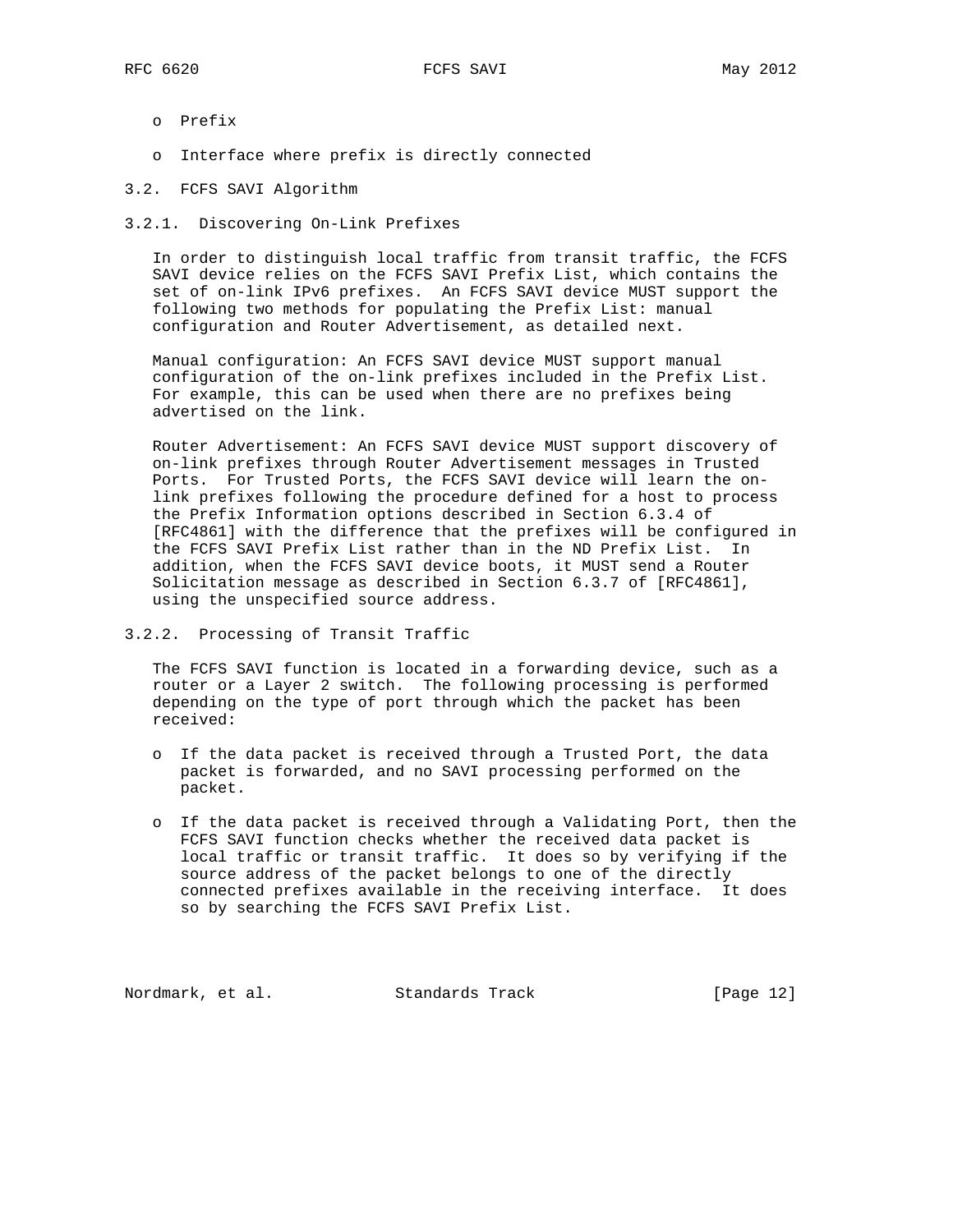- \* If the IP source address does not belong to one of the on-link prefixes of the receiving interface, the data packet is transit traffic, and the packet SHOULD be discarded. (If for some reason, discarding the packets is not acceptable, logging or triggering of alarms MAY be used). The FCFS SAVI function MAY send an ICMP Destination Unreachable Error back to the source address of the data packet, and ICMPv6, code 5 (Source address failed ingress/egress policy), should be used.
- \* If the source address of the packet does belong to one of the prefixes available in the receiving port, then the FCFS SAVI local traffic validation process is executed as described below.
- \* If the source address of the packet is an unspecified address, the packet is forwarded, and no SAVI processing is performed except for the case of the Neighbor Solicitation messages involved in the Duplicate Address Detection, which are treated as described in Section 3.2.3.
- 3.2.3. Processing of Local Traffic

 We next describe how local traffic, including both control and data packets, is processed by the FCFS SAVI device using a state machine approach.

 The state machine described is for the binding of a given source IP address (called IPAddr) in a given FCFS SAVI device. This means that all the packets described as inputs in the state machine above refer to that given IP address. In the case of data packets, the source address of the packet is IPAddr. In the case of the DAD\_NS packets, the Target Address is IPAddr. The key attribute is the IP address. The full state information is as follows:

- o IP ADDRESS: IPAddr
- o BINDING ANCHOR: P
- o LIFETIME: LT

The possible states are as follows:

- o NO\_BIND
- o TENTATIVE
- o VALID

Nordmark, et al. Standards Track [Page 13]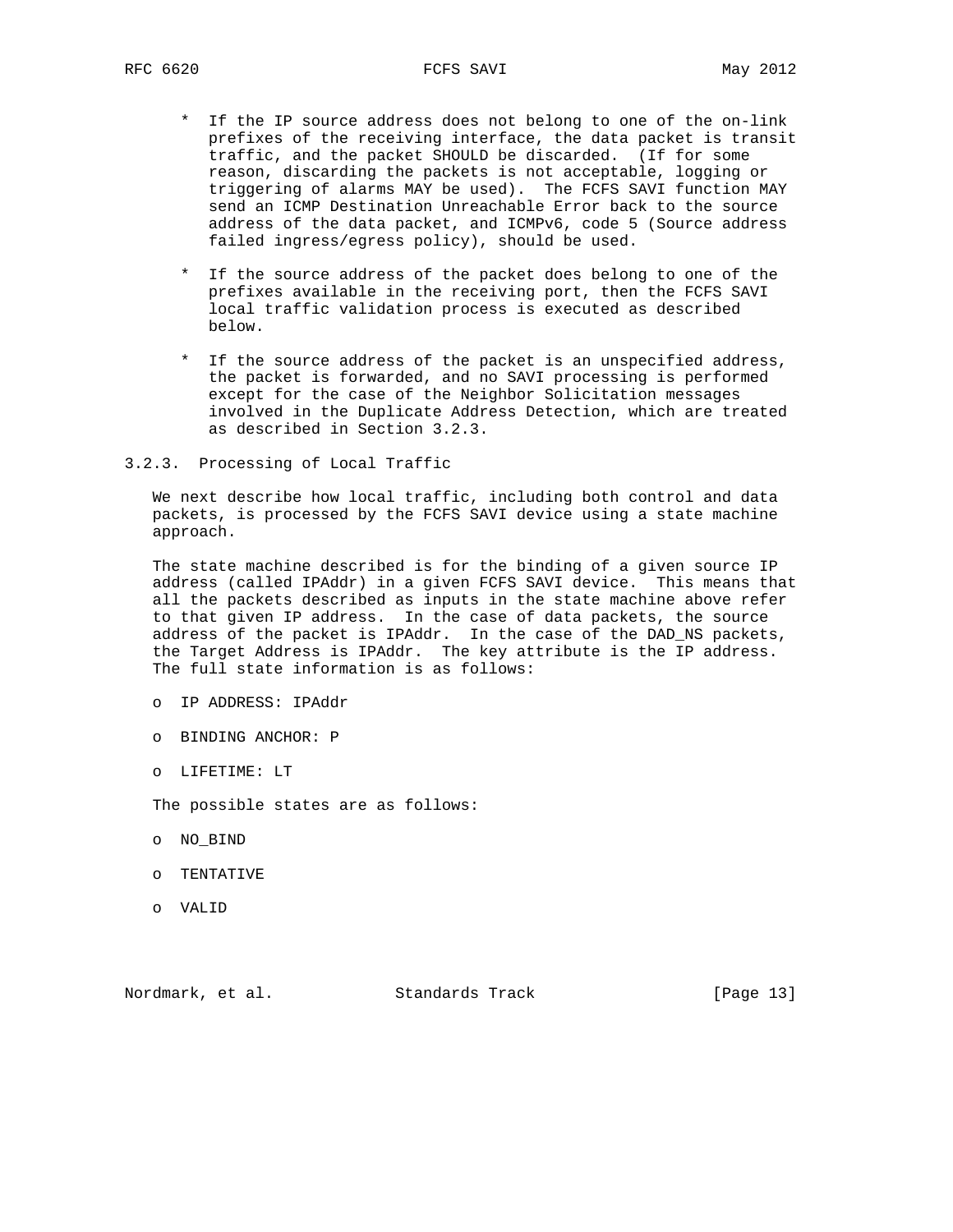o TESTING\_TP-LT

o TESTING\_VP

We will use VP for Validating Port and TP for Trusted Port.

 After bootstrapping (when no binding exists), the state for all source IP addresses is NO-BIND, i.e., there is no binding for the IP address to any binding anchor.

 NO\_BIND: The binding for a source IP address entry is in this state when it does not have any binding to an anchor. All addresses are in this state by default after bootstrapping, unless bindings were created for them.

 TENTATIVE: The binding for a source address for which a data packet or an NS generated by the Duplicate Address Detection (DAD) procedure has been received is in this state during the waiting period during which the DAD procedure is being executed (either by the host itself or the FCFS SAVI device on its behalf).

 VALID: The binding for the source address is in this state after it has been verified. It means that it is valid and usable for filtering traffic.

 TESTING\_TP-LT: A binding for a source address enters this state due to one of two reasons:

- o When a Duplicate Address Detection Neighbor Solicitation has been received through a Trusted Port. This implies that a host is performing the DAD procedure for that source address in another switch. This may be due to an attack or to the fact that the host may have moved. The binding in this state is then being tested to determine which is the situation.
- o The lifetime of the binding entry is about to expire. This is due to the fact that no packets have been seen by the FCFS SAVI device for the LIFETIME period. This may be due to the host simply being silent or because the host has left the location. In order to determine which is the case, a test is performed to determine if the binding information should be discarded.

 TESTING\_VP: A binding for a source address enters this state when a Duplicate Address Detection Neighbor Solicitation or a data packet has been received through a Validating Port other than the one address to which it is currently bound. This implies that a host is performing the DAD procedure for that source address through a different port. This may be due to an attack, the fact that the host

Nordmark, et al. Standards Track [Page 14]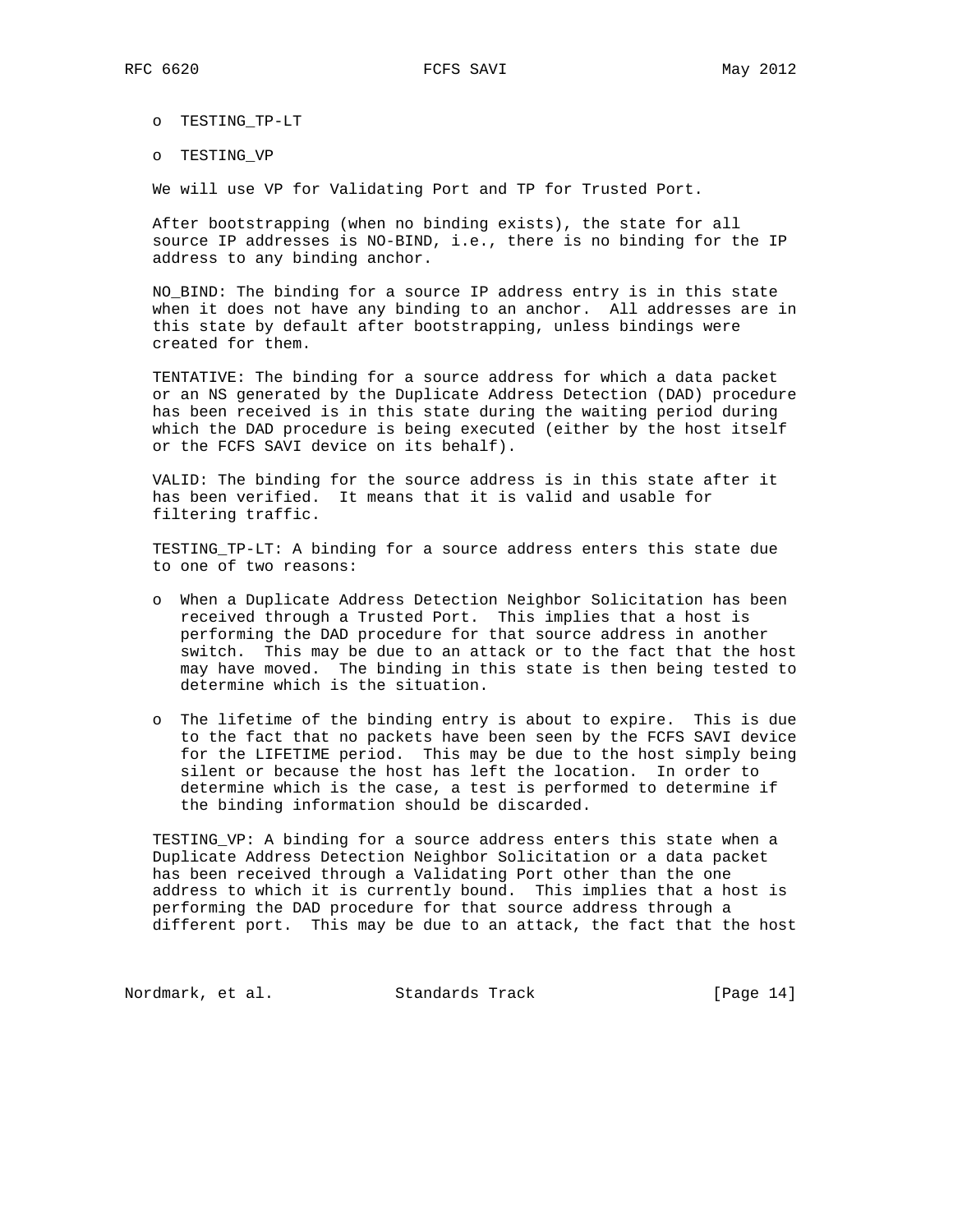may have moved, or just because another host tries to configure an address already used. The binding in this state is then being tested to determine which is the situation.

 Next, we describe how the different inputs are processed depending on the state of the binding of the IP address (IPAddr).

 A simplified figure of the state machine is included in Figure 2 below.

### NO\_BIND

- o Upon the reception through a Validating Port (VP) of a Neighbor Solicitation (NS) generated by the Duplicate Address Detection (DAD) procedure (hereafter named DAD\_NS) containing Target Address IPAddr, the FCFS SAVI device MUST forward the NS, and T\_WAIT milliseconds later, it MUST send a copy of the same message. These DAD\_NS messages are not sent through any of the ports configured as Validating Ports. The DAD\_NS messages are sent through the Trusted Ports (but, of course, subject to usual switch behavior and possible Multicast Listener Discovery (MLD) snooping optimizations). The state is moved to TENTATIVE. The LIFETIME is set to TENT\_LT (i.e., LT:=TENT\_LT), the BINDING ANCHOR is set to VP (i.e., P:=VP), and the Creation time is set to the current value of the local clock.
- o Upon the reception through a Validating Port (VP) of a DATA packet containing IPAddr as the source address, the SAVI device SHOULD execute the process of sending Neighbor Solicitation messages of the Duplicate Address Detection process as described in Section 5.4.2 of [RFC4862] for the IPAddr using the following default parameters: DupAddrDetectTransmits set to 2 (i.e., 2 Neighbor Solicitation messages for that address will be sent by the SAVI device) and RetransTimer set to T\_WAIT milliseconds (i.e., the time between two Neighbor Solicitation messages is T\_WAIT milliseconds). The implications of not following the recommended behavior are described in Appendix A. The DAD\_NS messages are not sent through any of the ports configured as Validating Ports. The DAD\_NSOL messages are sent through Trusted Ports (but, of course, subject to usual switch behavior and possible MLD snooping optimizations). The SAVI device MAY discard the data packets while the DAD procedure is being executed, or it MAY store them until the binding is created. In any case, it MUST NOT forward the data packets until the binding has been verified. The state is moved to TENTATIVE. The LIFETIME is set to TENT\_LT (i.e., LT: =TENT\_LT), the BINDING ANCHOR is set to VP (i.e., P:=VP), and the Creation time is set to the current value of the local clock.

Nordmark, et al. Standards Track [Page 15]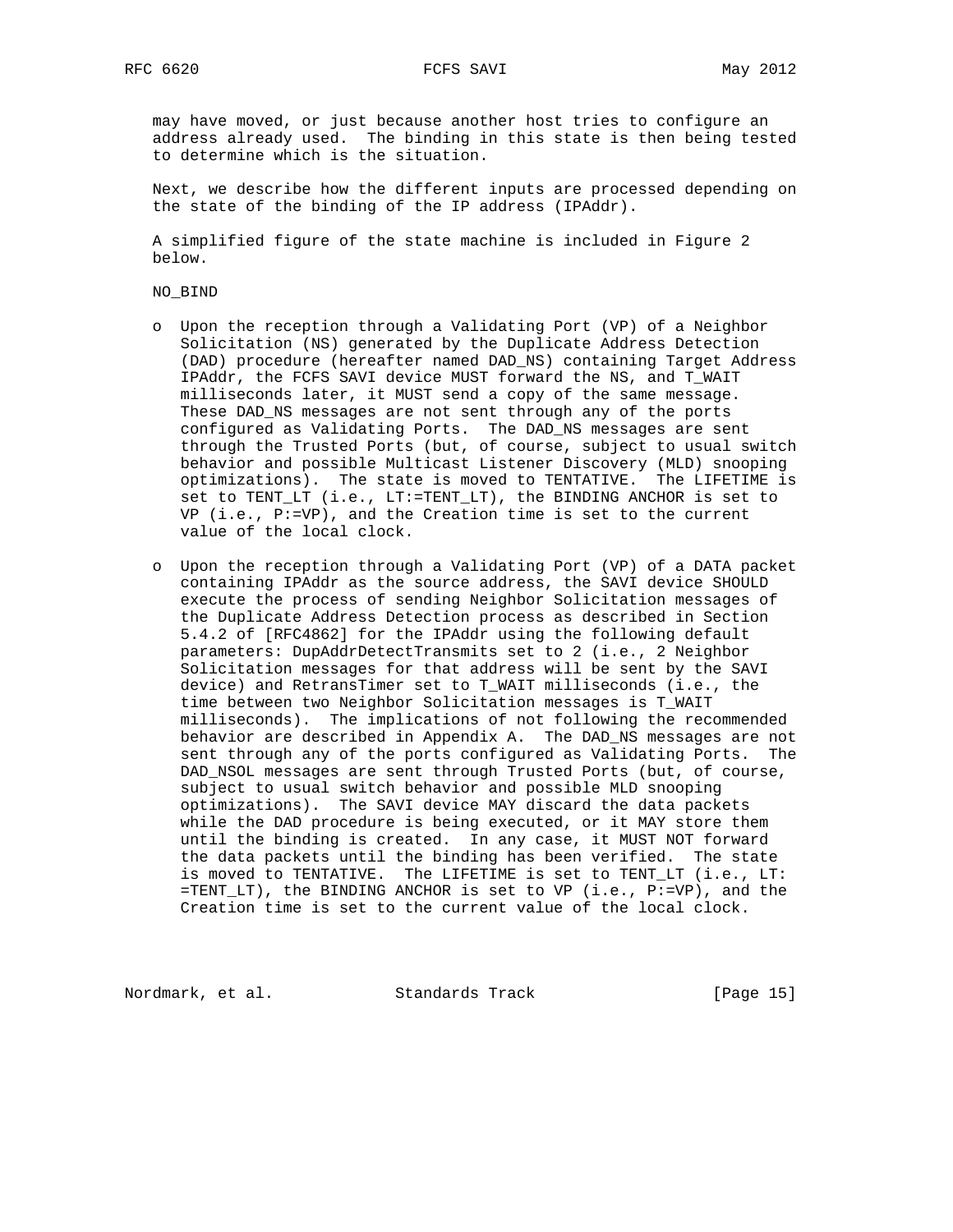- o Data packets containing IPAddr as the source address received through Trusted Ports are processed and forwarded as usual (i.e., no special SAVI processing).
- o DAD\_NS packets containing IPAddr as the Target Address that are received through a Trusted Port MUST NOT be forwarded through any of the Validating Ports, but they are sent through the Trusted Ports (but, of course, subject to usual switch behavior and possible MLD snooping optimizations).
- o Neighbor Advertisement packets sent to all nodes as a reply to the DAD\_NS (hereafter called DAD\_NA) containing IPAddr as the Target Address coming through a Validating Port are discarded.
- o Other signaling packets are processed and forwarded as usual (i.e., no SAVI processing).

# TENTATIVE

- o If the LIFETIME times out, the state is moved to VALID. The LIFETIME is set to DEFAULT\_LT (i.e., LT:= DEFAULT\_LT). Stored data packets (if any) are forwarded.
- o If a Neighbor Advertisement (NA) is received through a Trusted Port with the Target Address set to IPAddr, then the message is forwarded through port P, the state is set to NO\_BIND, and the BINDING ANCHOR and the LIFETIME are cleared. Data packets stored corresponding to this binding are discarded.
- o If an NA is received through a Validating Port with the Target Address set to IPAddr, the NA packet is discarded
- o If a data packet with source address IPAddr is received with binding anchor equal to P, then the packet is either stored or discarded.
- o If a data packet with source address IPAddr is received through a Trusted Port, the data packet is forwarded. The state is unchanged.
- o If a data packet with source address IPAddr is received through a Validating Port other than P, the data packet is discarded.
- o If a DAD\_NS is received from a Trusted Port, with the Target Address set to IPAddr, then the message is forwarded to the Validating Port P, the state is set to NO\_BIND, and the BINDING ANCHOR and LIFETIME are cleared. Data packets stored corresponding to this binding are discarded.

Nordmark, et al. Standards Track [Page 16]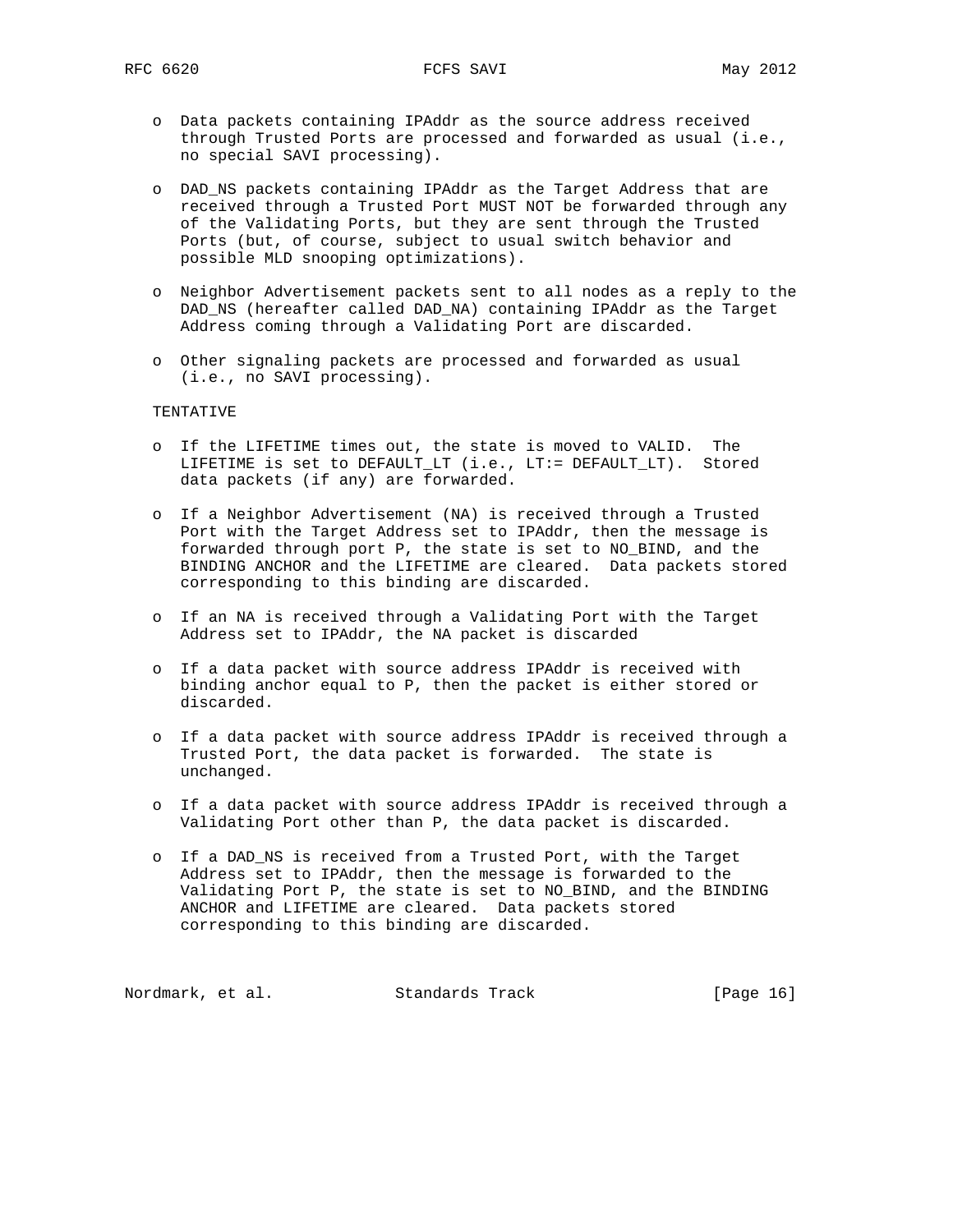- o If a DAD\_NS with the Target Address set to IPAddr is received from a Validating Port P' other than P, the message is forwarded to the Validating Port P and to the Trusted Ports, and the state remains in TENTATIVE; however, the BINDING ANCHOR is changed from P to P', and LIFETIME is set to TENT\_LT. Data packets stored corresponding to the binding with P are discarded.
- o Other signaling packets are processed and forwarded as usual (i.e., no SAVI processing).

VALID

- o If a data packet containing IPAddr as the source address arrives from Validating Port P, then the LIFETIME is set to DEFAULT\_LT and the packet is forwarded as usual.
- o If a DAD\_NS is received from a Trusted Port, then the DAD\_NS message is forwarded to port P and is also forwarded to the Trusted Ports (but, of course, subject to usual switch behavior and possible MLD snooping optimizations). The state is changed to TESTING\_TP-LT. The LIFETIME is set to TENT\_LT.
- o If a data packet containing source address IPAddr or a DAD\_NA packet with the Target Address set to IPAddr is received through a Validating Port P' other than P, then the SAVI device will execute the process of sending DAD\_NS messages as described in Section 5.4.2 of [RFC4862] for the IPAddr using the following default parameters: DupAddrDetectTransmits set to 2 (i.e., two NS messages for that address will be sent by the SAVI device) and RetransTimer set to T\_WAIT milliseconds (i.e., the time between two NS messages is T\_WAIT milliseconds). The DAD\_NS message will be forwarded to the port P. The state is moved to TESTING\_VP. The LIFETIME is set to TENT\_LT. The SAVI device MAY discard the data packet while the DAD procedure is being executed, or it MAY store them until the binding is created. In any case, it MUST NOT forward the data packets until the binding has been verified.
- o If a DAD\_NS packet with the Target Address set to IPAddr is received through a Validating Port P' other than P, then the SAVI device will forward the DAD\_NS packet, and T\_WAIT milliseconds later, it will execute the process of sending DAD\_NS messages as described in Section 5.4.2 of [RFC4862] for the IPAddr using the following default parameters: DupAddrDetectTransmits set to 1 and RetransTimer set to T\_WAIT milliseconds. The DAD\_NS messages will be forwarded to the port P. The state is moved to TESTING\_VP. The LIFETIME is set to TENT LT. The SAVI device MAY discard the data packets while the DAD procedure is being executed, or it MAY

Nordmark, et al. Standards Track [Page 17]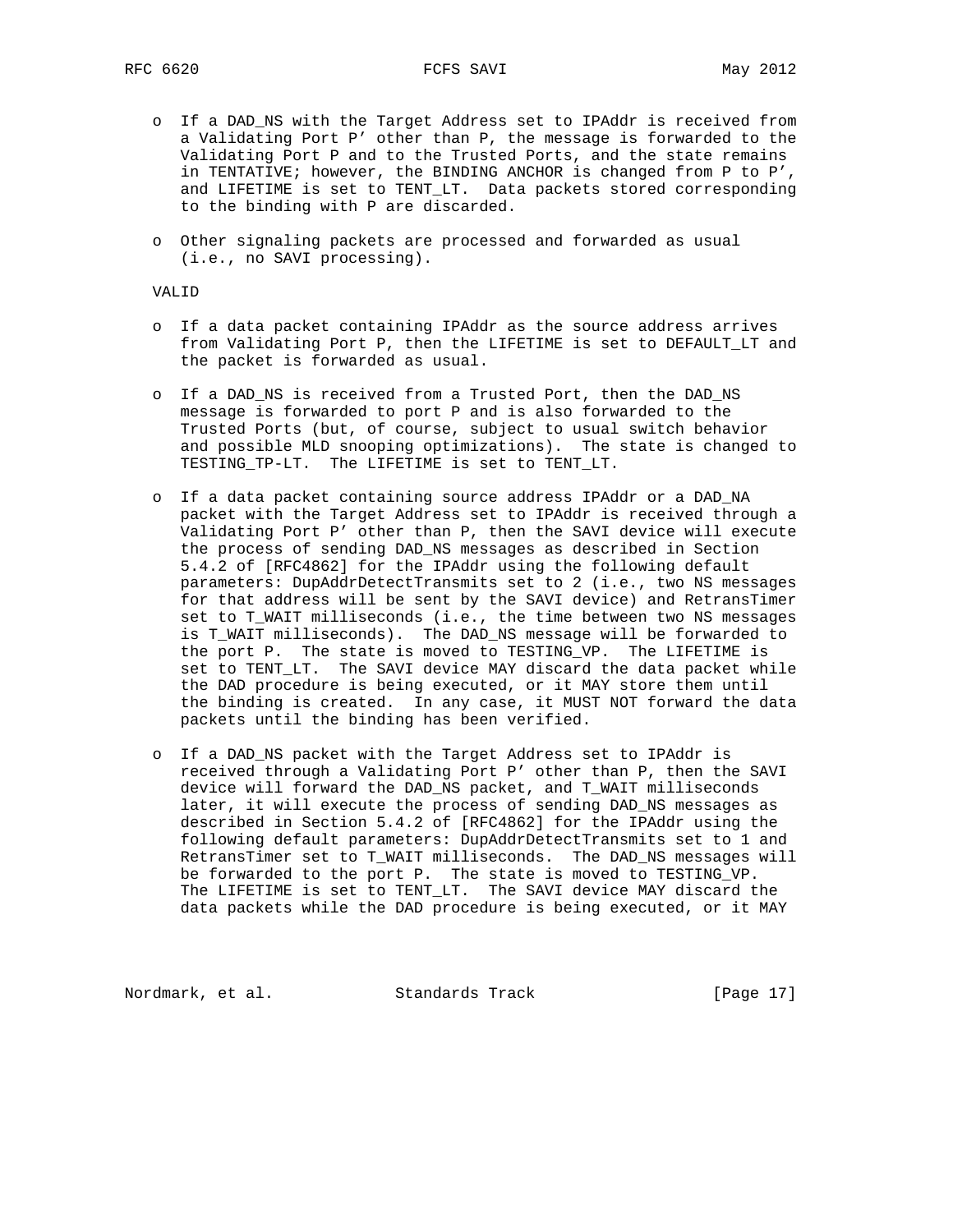store them until the binding is created. In any case, it MUST NOT forward the data packets until the binding has been verified.

- o If the LIFETIME expires, then the SAVI device will execute the process of sending DAD\_NS messages as described in Section 5.4.2 of [RFC4862] for the IPAddr using the following default parameters: DupAddrDetectTransmits set to 2 (i.e., two NS messages for that address will be sent by the SAVI device) and RetransTimer set to T\_WAIT milliseconds (i.e., the time between two NS messages is T\_WAIT milliseconds). The DAD\_NS messages will be forwarded to the port P. The state is changed to TESTING\_TP-LT, and the LIFETIME is set to TENT\_LT.
- o If a data packet containing IPAddr as a source address arrives from Trusted Port, the packet MAY be discarded. The event MAY be logged.
- o Other signaling packets are processed and forwarded as usual (i.e., no SAVI processing). In particular, a DAD\_NA coming from port P and containing IPAddr as the Target Address is forwarded as usual.

TESTING\_TP-LT

- o If the LIFETIME expires, the BINDING ANCHOR is cleared, and the state is changed to NO\_BIND.
- o If an NA message containing the IPAddr as the Target Address is received through the Validating Port P as a reply to the DAD\_NS message, then the NA is forwarded as usual, and the state is changed to VALID. The LIFETIME is set to DEFAULT\_LT
- o If a data packet containing IPAddr as the source address is received through port P, then the packet is forwarded and the state is changed to VALID. The LIFETIME is set to DEFAULT\_LT.
- o If a DAD\_NS is received from a Trusted Port, the DAD\_NS is forwarded as usual.
- o If a DAD\_NS is received from a Validating Port P' other than P, the DAD\_NS is forwarded as usual, and the state is moved to TESTING\_VP.
- o If a data packet is received through a Validating Port P' that is other than port P, then the packet is discarded.
- o If a data packet is received through a Trusted Port, then the packet MAY be discarded. The event MAY be logged.

Nordmark, et al. Standards Track [Page 18]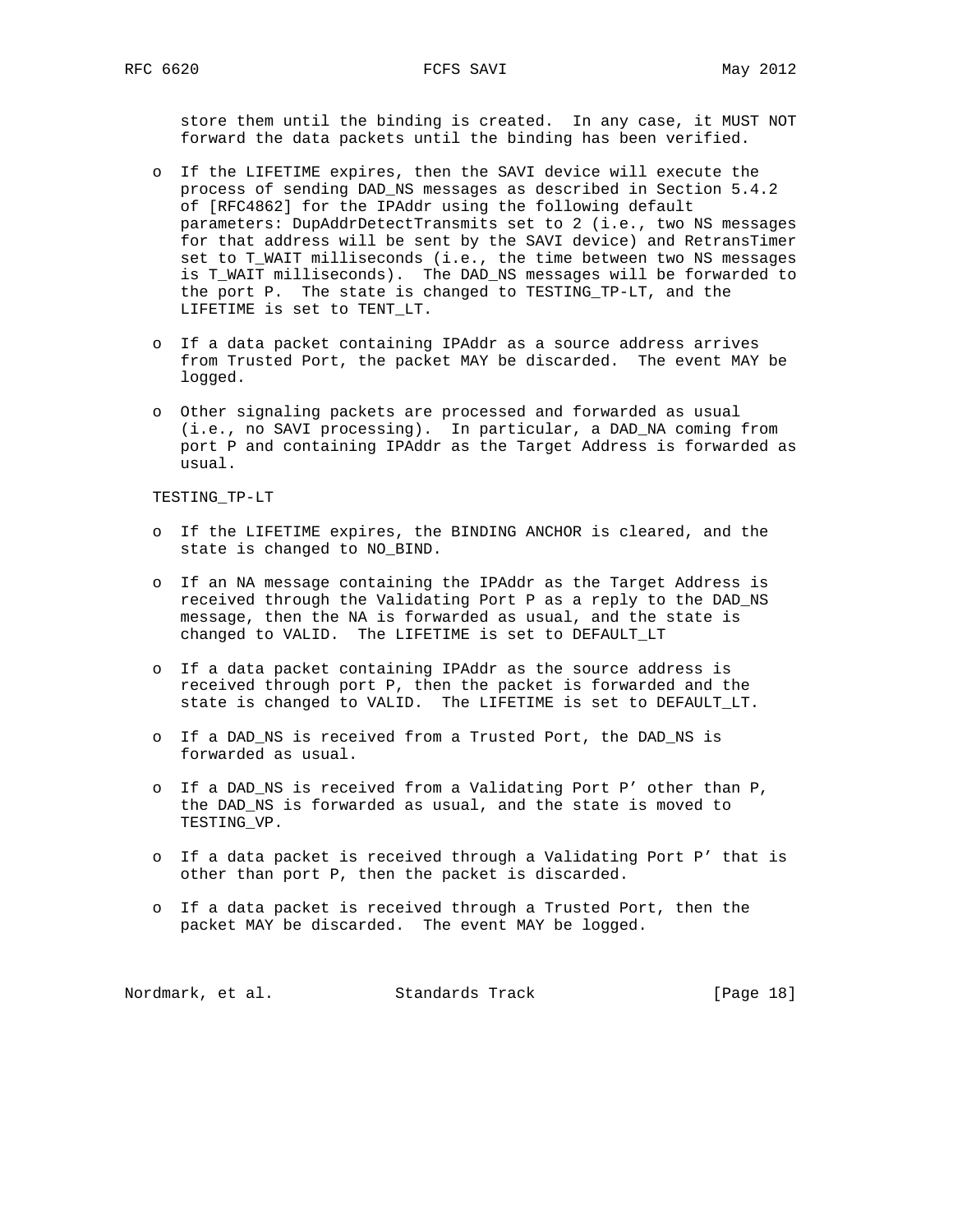TESTING\_VP

- o If the LIFETIME expires, the BINDING ANCHOR is modified from P to P', the LIFETIME is set to DEFAULT\_LT, and the state is changed to VALID. Stored data packet coming from P' are forwarded.
- o If an NA message containing the IPAddr as the Target Address is received through the Validating Port P as a reply to the DAD\_NS message, then the NA is forwarded as usual and the state is changed to VALID. The LIFETIME is set to DEFAULT\_LT.
- o If a data packet containing IPAddr as the source address is received through port P, then the packet is forwarded.
- o If a data packet containing IPAddr as the source address is received through a Validating Port P'' that is other than port P or P', then the packet is discarded.
- o If a data packet containing IPAddr as the source address is received through a Trusted Port (i.e., other than port P), the state is moved to TESTING\_TP-LT, and the packet MAY be discarded.
- o If a DAD\_NS is received through a Trusted Port, the packet is forwarded as usual, and the state is moved to TESTING\_TP-LT.
- o If a DAD\_NS is received through Validating Port P'' other than P or P', the packet is forwarded as usual, and P'' is stored as the tentative port, i.e., P':=P''. The state remains the same.

Nordmark, et al. Standards Track [Page 19]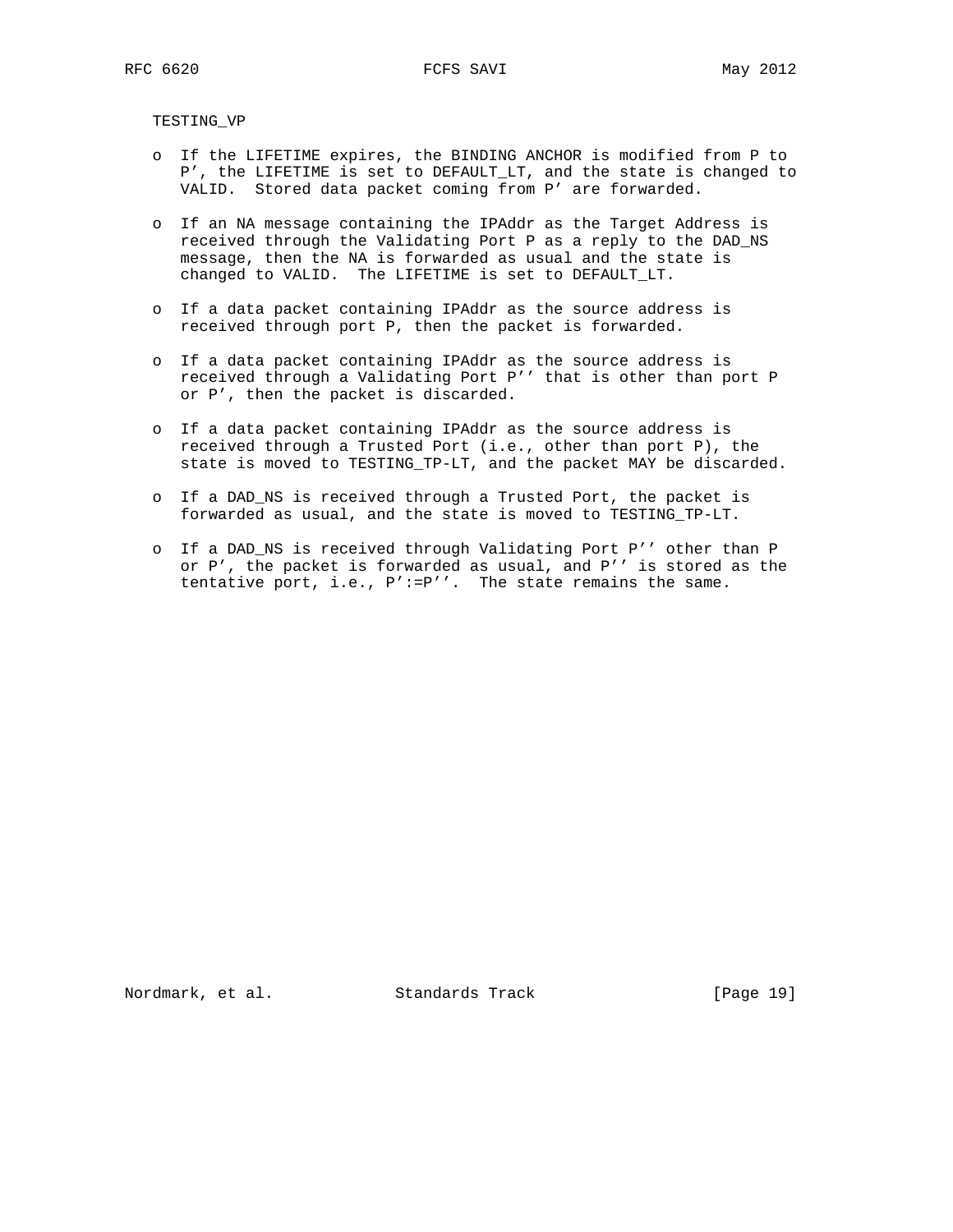

Figure 2: Simplified State Machine

MLD Considerations

 The FCFS SAVI device MUST join the solicited node multicast group for all the addresses with a state other than NO\_BIND. This is needed to make sure that the FCFS SAVI device will receive the DAD\_NS for those addresses. Please note that it may not be enough to rely on the host behind the Validating Port to do so, since the node may move, and after a while, the packets for that particular solicited node multicast group will no longer be forwarded to the FCFS SAVI device. Therefore, the FCFS SAVI device MUST join the solicited node multicast groups for all the addresses that are in a state other than NO\_BIND.

Nordmark, et al. Standards Track [Page 20]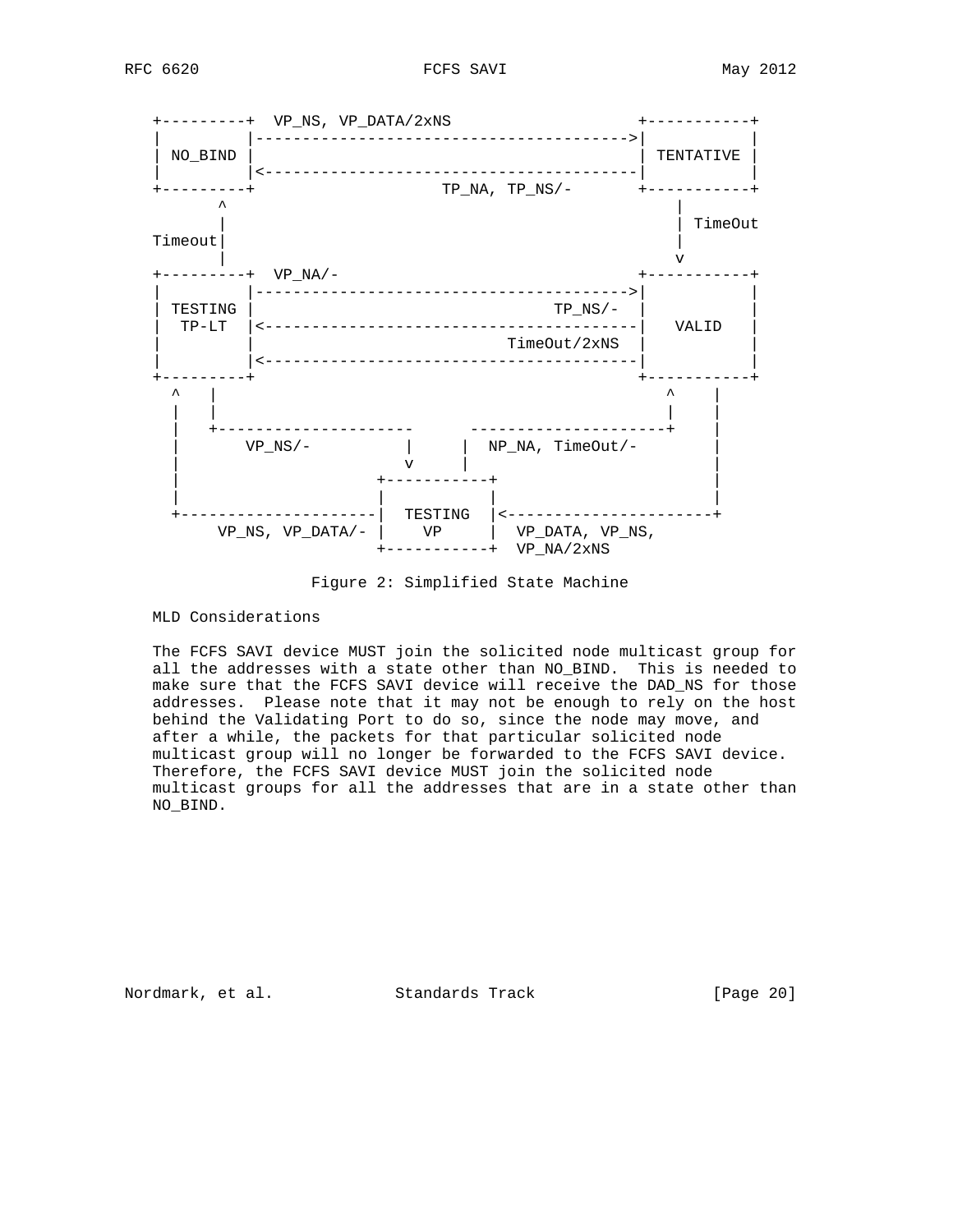### 3.2.4. FCFS SAVI Port Configuration Guidelines

 The guidelines for port configuration in FCFS SAVI devices are as follows:

- o The FCFS SAVI realm (i.e., the realm that is inside the FCFS SAVI protection perimeter) MUST be connected. If this is not the case, legitimate transit traffic may be dropped.
- o Ports that are connected to another FCFS SAVI device MUST be configured as Trusted Ports. Not doing so will significantly increase the memory consumption in the FCFS SAVI devices and may result in legitimate transit traffic being dropped.
- o Ports connected to hosts SHOULD be configured as Validating Ports. Not doing so will allow the host connected to that port to send packets with spoofed source addresses. A valid exception is the case of a trusted host (e.g., a server) that could be connected to a Trusted Port, but untrusted hosts MUST be connected to Validating Ports.
- o Ports connected to routers MUST be configured as Trusted Ports. Configuring them as Validating Ports should result in transit traffic being dropped.
- o Ports connected to a chain of one or more legacy switches that have hosts connected SHOULD be configured as Validating Ports. Not doing so will allow the host connected to any of these switches to send packets with spoofed source addresses. A valid exception is the case where the legacy switch only has trusted hosts attached, in which case it could be connected to a Trusted Port, but if there is at least one untrusted hosts connected to the legacy switch, then it MUST be connected to Validating Ports.
- o Ports connected to a chain of one or more legacy switches that have other FCFS SAVI devices and/or routers connected but had no hosts attached to them MUST be configured as Trusted Ports. Not doing so will at least significantly increase the memory consumption in the FCFS SAVI devices, increase the signaling traffic due to FCFS SAVI validation, and may result in legitimate transit traffic being dropped.

Nordmark, et al. Standards Track [Page 21]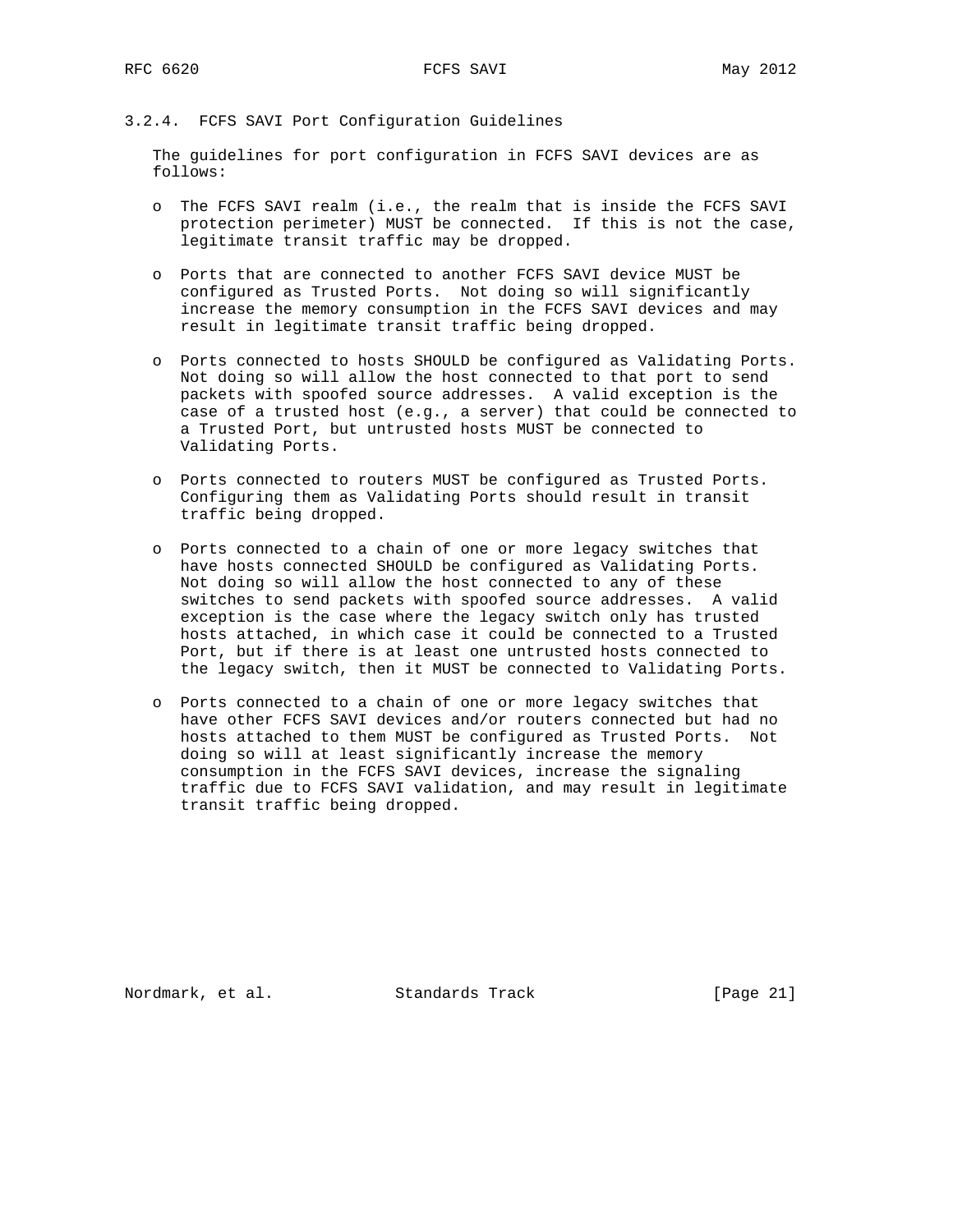### 3.2.5. VLAN Support

 If the FCFS SAVI device is a switch that supports customer VLANs [IEEE.802-1Q.2005], the FCFS SAVI implementation MUST behave as if there was one FCFS SAVI process per customer VLAN. The FCFS SAVI process of each customer VLAN will store the binding information corresponding to the nodes attached to that particular customer VLAN.

### 3.3. Default Protocol Values

Following are the default values used in the FCFS SAVI specification.

TENT\_LT is 500 milliseconds

DEFAULT\_LT is 5 minutes

T\_WAIT is 250 milliseconds

 An implementation MAY allow these values to be modified, but tuning them precisely is considered out of the scope of this document.

4. Security Considerations

### 4.1. Denial-of-Service Attacks

 There are two types of Denial-of-Service (DoS) attacks [RFC4732] that can be envisaged in an FCFS SAVI environment. On one hand, we can envision attacks against the FCFS SAVI device resources. On the other hand, we can envision DoS attacks against the hosts connected to the network where FCFS SAVI is running.

 The attacks against the FCFS SAVI device basically consist of making the FCFS SAVI device consume its resources until it runs out of them. For instance, a possible attack would be to send packets with different source addresses, making the FCFS SAVI device create state for each of the addresses and waste memory. At some point, the FCFS SAVI device runs out of memory and needs to decide how to react. The result is that some form of garbage collection is needed to prune the entries. When the FCFS SAVI device runs out of the memory allocated for the FCFS SAVI DB, it is RECOMMENDED that it create new entries by deleting the entries with a higher Creation time. This implies that older entries are preserved and newer entries overwrite each other. In an attack scenario where the attacker sends a batch of data packets with different source addresses, each new source address is likely to rewrite another source address created by the attack itself. It should be noted that entries are also garbage collected using the LIFETIME, which is updated using data packets. The result is that in order for an attacker to actually fill the FCFS SAVI DB

Nordmark, et al. Standards Track [Page 22]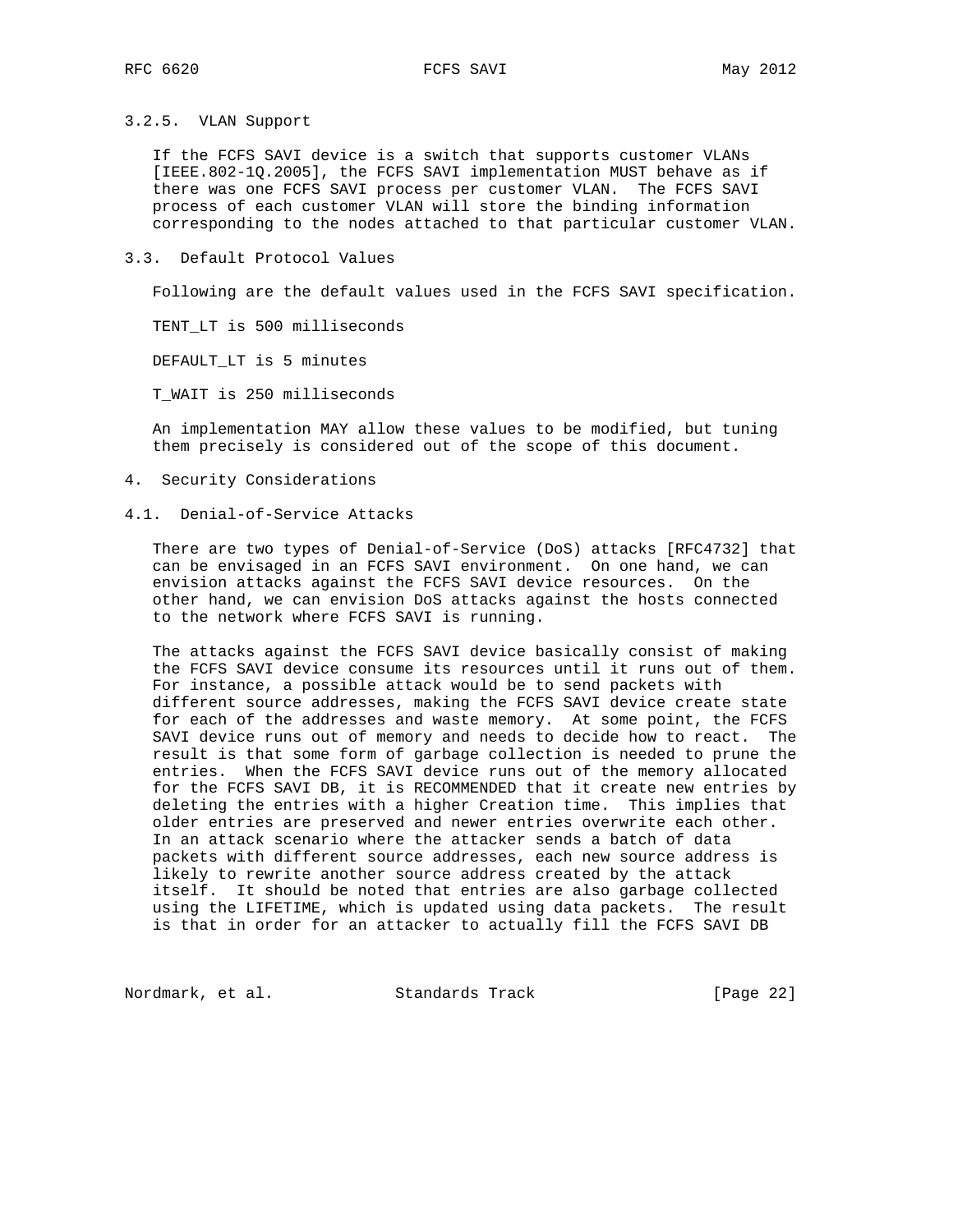with false source addresses, it needs to continuously send data packets for all the different source addresses so that the entries grow old and compete with the legitimate entries. The result is that the cost of the attack is highly increased for the attacker.

 In addition, it is RECOMMENDED that an FCFS SAVI device reserves a minimum amount of memory for each available port (in the case where the port is used as part of the L2 anchor). The recommended minimum is the memory needed to store four bindings associated with the port. The motivation for this recommendation is as follows. An attacker attached to a given port of an FCFS SAVI device may attempt to launch a DoS attack towards the FCFS SAVI device by creating many bindings for different addresses. It can do so by sending DAD\_NS for different addresses. The result is that the attack will consume all the memory available in the FCFS SAVI device. The above recommendation aims to reserve a minimum amount of memory per port, so that hosts located in different ports can make use of the reserved memory for their port even if a DoS attack is occurring in a different port.

 As the FCFS SAVI device may store data packets while the address is being verified, the memory for data packet storage may also be a target of DoS attacks. The effects of such attacks may be limited to the lack of capacity to store new data packets. The effect of such attacks will be that data packets will be dropped during the verification period. An FCFS SAVI device MUST limit the amount of memory used to store data packets, allowing the other functions to have available memory even in the case of attacks such those described above.

 The FCFS SAVI device generates two DAD\_NS packets upon the reception of a DAD\_NS or a data packet. As such, the FCFS SAVI device can be used as an amplifier by attackers. In order to limit this type of attack, the FCFS SAVI device MUST perform rate limiting of the messages it generates. Rate limiting is performed on a per-port basis, since having an attack on a given port should not prevent the FCFS SAVI device from functioning normally in the rest of the ports.

# 4.2. Residual Threats

 FCFS SAVI performs its function by binding an IP source address to a binding anchor. If the attacker manages to send packets using the binding anchor associated to a given IP address, FCFS SAVI validation will be successful, and the FCFS SAVI device will allow the packet through. This can be achieved by spoofing the binding anchor or by sharing of the binding anchor between the legitimate owner of the address and the attacker. An example of the latter is the case where the binding anchor is a port of a switched network and a legacy

Nordmark, et al. Standards Track [Page 23]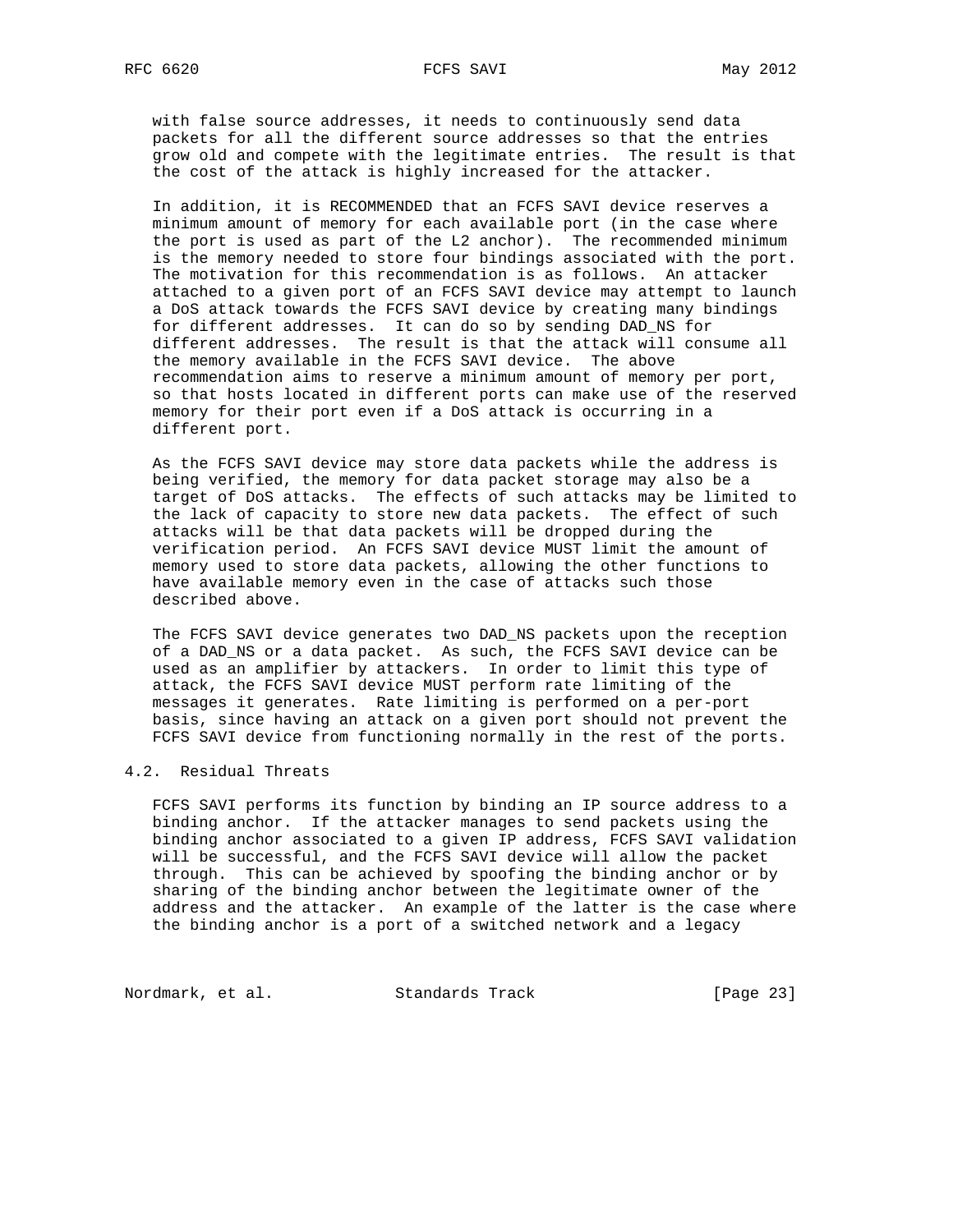switch (i.e., not a SAVI-capable switch) is connected to that port. All the source addresses of the hosts connected to the legacy switch will share the same binding anchor (i.e., the switch port). This means that hosts connected to the legacy switch can spoof each other's IP address and will not be detected by the FCFS SAVI device. This can be prevented by not sharing binding anchors among hosts.

 FCFS SAVI assumes that a host will be able to defend its address when the DAD procedure is executed for its addresses. This is needed, among other things, to support mobility within a link (i.e., to allow a host to detach and reconnect to a different Layer 2 anchor of the same IP subnetwork without changing its IP address). So, when a DAD\_NS is issued for a given IP address for which a binding exists in an FCFS SAVI device, the FCFS SAVI device expects to see a DAD\_NA coming from the binding anchor associated to that IP address in order to preserve the binding. If the FCFS SAVI device does not see the DAD\_NA, it may grant the binding to a different binding anchor. This means that if an attacker manages to prevent a host from defending its source address, it will be able to destroy the existing binding and create a new one, with a different binding anchor. An attacker may do so, for example, by intercepting the DAD\_NA or launching a DoS attack to the host that will prevent it from issuing proper DAD replies.

 Even if routers are considered trusted, nothing can prevent a router from being compromised and sending traffic with spoofed IP source addresses. Such traffic would be allowed with the present FCFS SAVI specification. A way to mitigate this issue could be to specify a new port type (e.g., Router Port (RP)) that would act as Trusted Port for the transit traffic and as Validating Port for the local traffic. A detailed solution about this issue is outside the scope of this document.

## 4.3. Privacy Considerations

 Personally identifying information MUST NOT be included in the FCFS SAVI DB with the MAC address as the canonical example, except when there is an attack attempt involved. Moreover, compliant implementations MUST NOT log binding anchor information except where there is an identified reason why that information is likely to be involved in detection, prevention, or tracing of actual source address spoofing. Information that is not logged MUST be deleted as soon as possible (i.e., as soon as the state for a given address is back to NO\_BIND). Information about the majority of hosts that never spoof SHOULD NOT be logged.

Nordmark, et al. Standards Track [Page 24]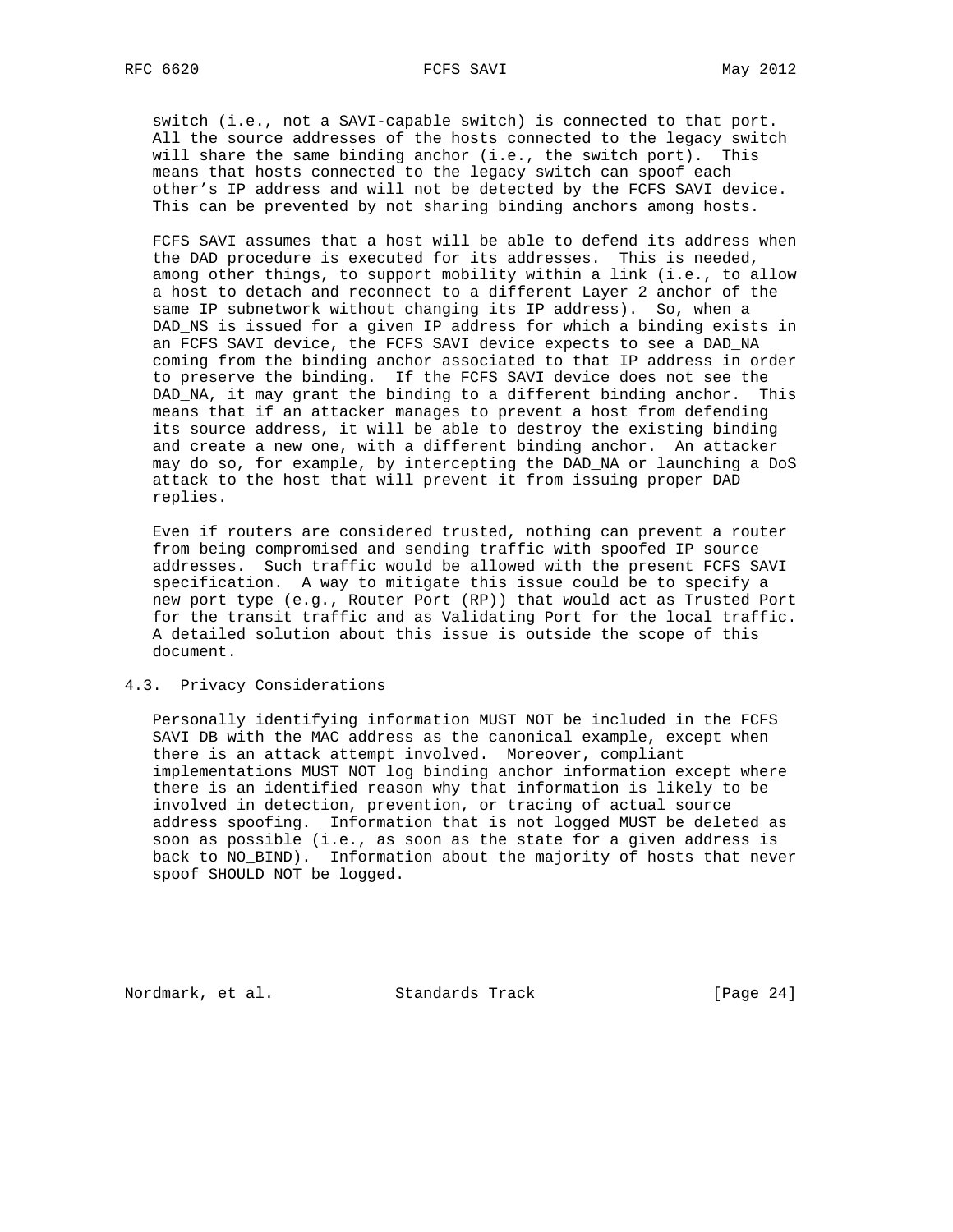## 4.4. Interaction with Secure Neighbor Discovery

 Even if the FCFS SAVI could get information from ND messages secured with Secure Neighbor Discovery (SEND) [RFC3971], in some case, the FCFS SAVI device must spoof DAD\_NS messages but doesn't know the security credentials associated with the IPAddr (i.e., the private key used to sign the DAD\_NS messages). So, when SEND is deployed, it is recommended to use SEND SAVI [SAVI-SEND] rather than FCFS SAVI.

5. Contributors

 Jun Bi CERNET Network Research Center, Tsinghua University Beijing 100084 China EMail: junbi@cernet.edu.cn

 Guang Yao CERNET Network Research Center, Tsinghua University Beijing 100084 China EMail: yaog@netarchlab.tsinghua.edu.cn

 Fred Baker Cisco Systems EMail: fred@cisco.com

 Alberto Garcia Martinez University Carlos III of Madrid EMail: alberto@it.uc3m.es

6. Acknowledgments

 This document benefited from the input of the following individuals: Joel Halpern, Christian Vogt, Dong Zhang, Frank Xia, Jean-Michel Combes, Jari Arkko, Stephen Farrel, Dan Romascanu, Russ Housley, Pete Resnick, Ralph Droms, Wesley Eddy, Dave Harrington, and Lin Tao.

 Marcelo Bagnulo is partly funded by Trilogy, a research project supported by the European Commission under its Seventh Framework Program.

Nordmark, et al. Standards Track [Page 25]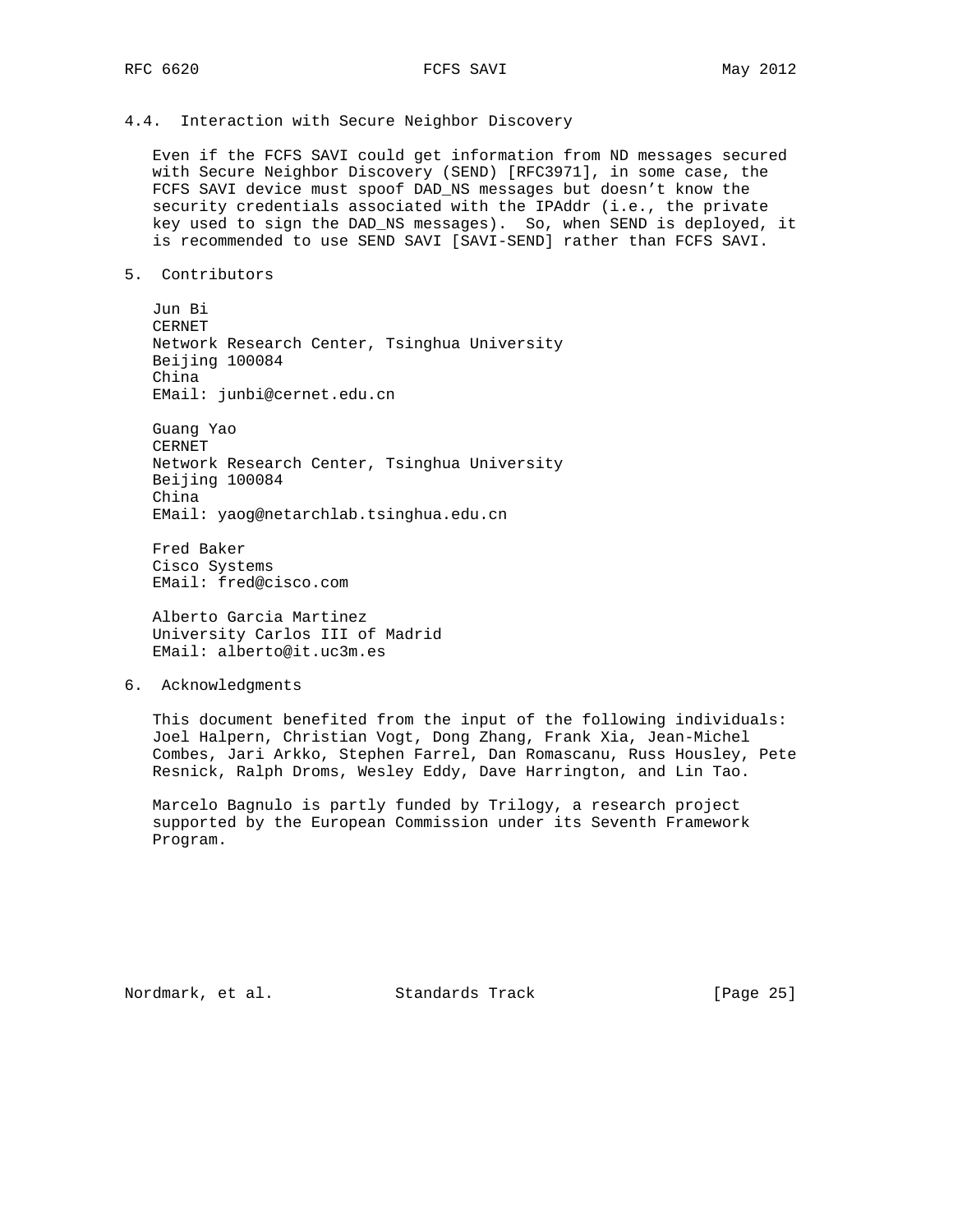# 7. References

- 7.1. Normative References
	- [RFC2119] Bradner, S., "Key words for use in RFCs to Indicate Requirement Levels", BCP 14, RFC 2119, March 1997.
	- [RFC2827] Ferguson, P. and D. Senie, "Network Ingress Filtering: Defeating Denial of Service Attacks which employ IP Source Address Spoofing", BCP 38, RFC 2827, May 2000.
	- [RFC4861] Narten, T., Nordmark, E., Simpson, W., and H. Soliman, "Neighbor Discovery for IP version 6 (IPv6)", RFC 4861, September 2007.
	- [RFC4862] Thomson, S., Narten, T., and T. Jinmei, "IPv6 Stateless Address Autoconfiguration", RFC 4862, September 2007.

### 7.2. Informative References

[SAVI-FRAMEWORK]

 Wu, J., Bi, J., Bagnulo, M., Baker, F., and C. Vogt, "Source Address Validation Improvement Framework", Work in Progress, December 2011.

- [SAVI-DHCP] Bi, J., Wu, J., Yao, G., and F. Baker, "SAVI Solution for DHCP", Work in Progress, February 2012.
- [SAVI-SEND] Bagnulo, M. and A. Garcia-Martinez, "SEND-based Source- Address Validation Implementation", Work in Progress, March 2012.
- [RFC1958] Carpenter, B., "Architectural Principles of the Internet", RFC 1958, June 1996.
- [RFC3971] Arkko, J., Kempf, J., Zill, B., and P. Nikander, "SEcure Neighbor Discovery (SEND)", RFC 3971, March 2005.
- [RFC4732] Handley, M., Rescorla, E., and IAB, "Internet Denial-of- Service Considerations", RFC 4732, December 2006.
- [IEEE.802-1D.1998] Institute of Electrical and Electronics Engineers, "IEEE Standard for Local and Metropolitan Area Networks Media Access Control (MAC) Bridges", IEEE Standard 802.1D, 1998.

Nordmark, et al. Standards Track [Page 26]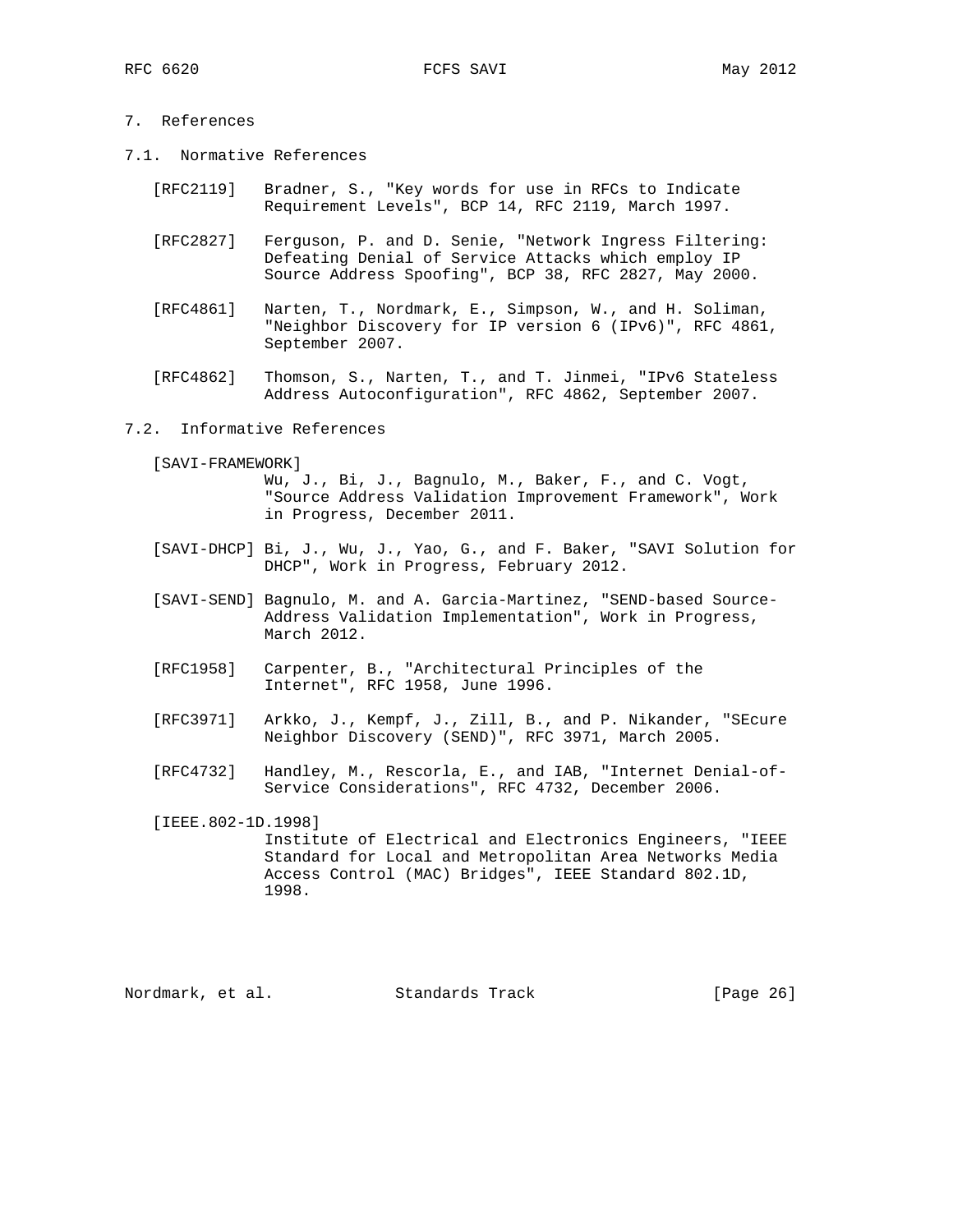[IEEE.802-1D.2004]

 Institute of Electrical and Electronics Engineers, "IEEE Standard for Local and Metropolitan Area Networks Media Access Control (MAC) Bridges", IEEE Standard 802.1D, 2004.

[IEEE.802-1Q.2005]

 Institute of Electrical and Electronics Engineers, "IEEE Standard for Local and metropolitan area networks - Virtual Bridged Local Area Networks", IEEE Standard 802.1Q, May 2005.

[IEEE.802-1X.2004]

 Institute of Electrical and Electronics Engineers, "IEEE Standard for Local and metropolitan area networks - Port- Based Network Access Control", IEEE Standard 802.1X, 2004.

Nordmark, et al. Standards Track [Page 27]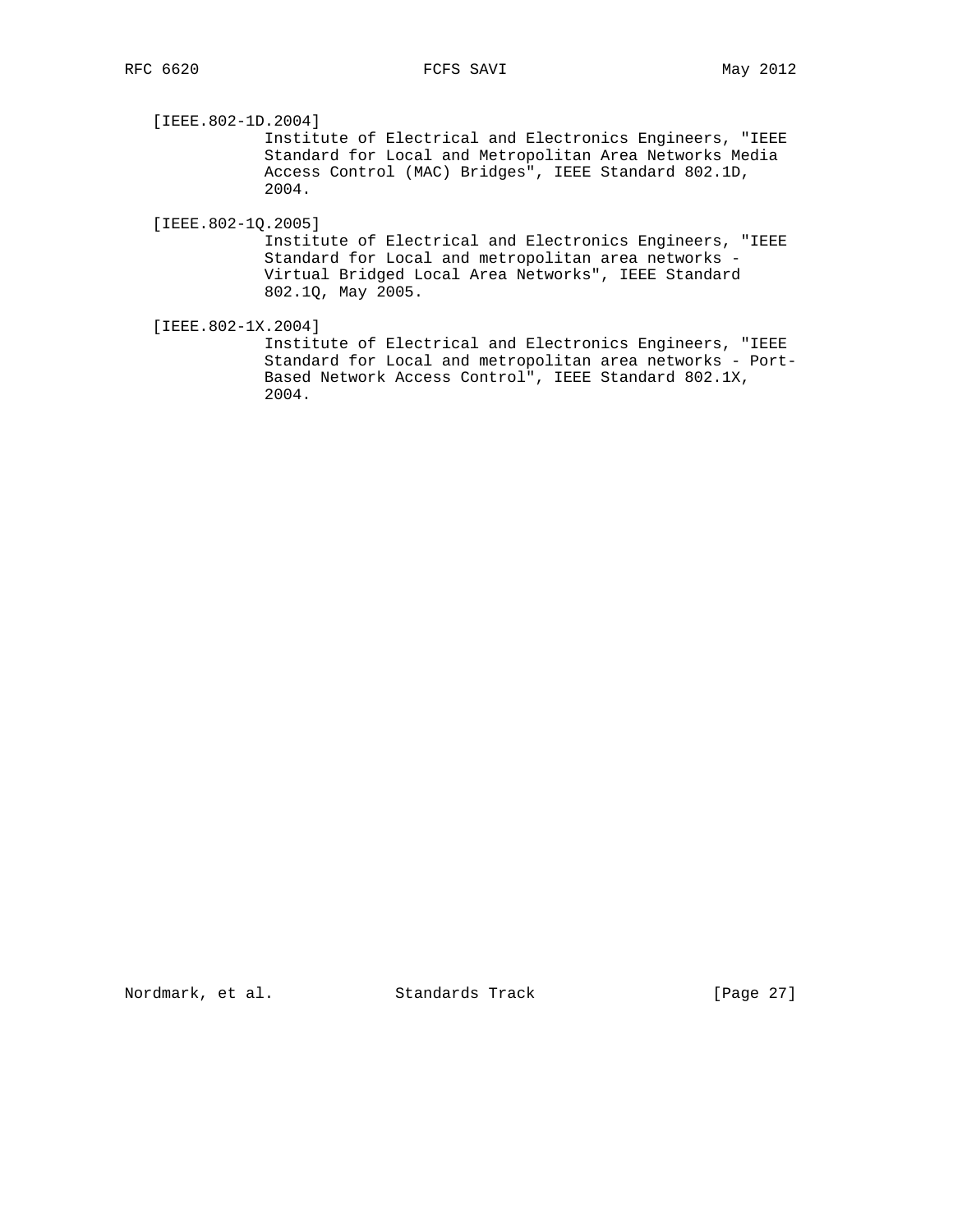Appendix A. Implications of Not Following the Recommended Behavior

 This section qualifies some of the SHOULDs that are included in this specification by explaining the implications of not following the recommended behavior. We start by describing the implication of not following the recommendation of generating DAD\_NS upon the reception of a data packet for which there is no binding, and then we describe the implications of not discarding the non-compliant packets.

A.1. Implications of Not Generating DAD\_NS Packets upon the Reception of Non-Compliant Data Packets

 This specification recommends that SAVI implementations generate a DAD\_NS message upon the reception of a data packet for which they have no binding. In this section, we describe the implications of not doing so and simply discarding the data packet instead.

 The main argument against discarding the data packet is the overall robustness of the resulting network. The main concern that has been stated is that a network running SAVI that discards data packets in this case may end up disconnecting legitimate users from the network, by filtering packets coming from them. The net result would be a degraded robustness of the network as a whole, since legitimate users would perceive this as a network failure. There are three different causes that resulted in the lack of state in the binding device for a legitimate address, namely, packet loss, state loss, and topology change. We will next perform an analysis for each of them.

A.1.1. Lack of Binding State due to Packet Loss

 The DAD procedure is inherently unreliable. It consists of sending an NS packet, and if no NA packet is received back, success is assumed, and the host starts using the address. In general, the lack of response is because no other host has that particular address configured in its interface, but it may also be the case that the NS packet or the NA packet has been lost. From the perspective of the sending host, there is no difference, and the host assumes that it can use the address. In other words, the default action is to allow the host to obtain network connectivity.

 It should be noted that the loss of a DAD packet has little impact on the network performance, since address collision is very rare, and the host assumes success in that case. By designing a SAVI solution that would discard packets for which there is no binding, we are diametrically changing the default behavior in this respect, since the default would be that if the DAD packets are lost, then the node is disconnected from the network (as its packets are filtered). What is worse, the node has little clue of what is going wrong, since it

Nordmark, et al. Standards Track [Page 28]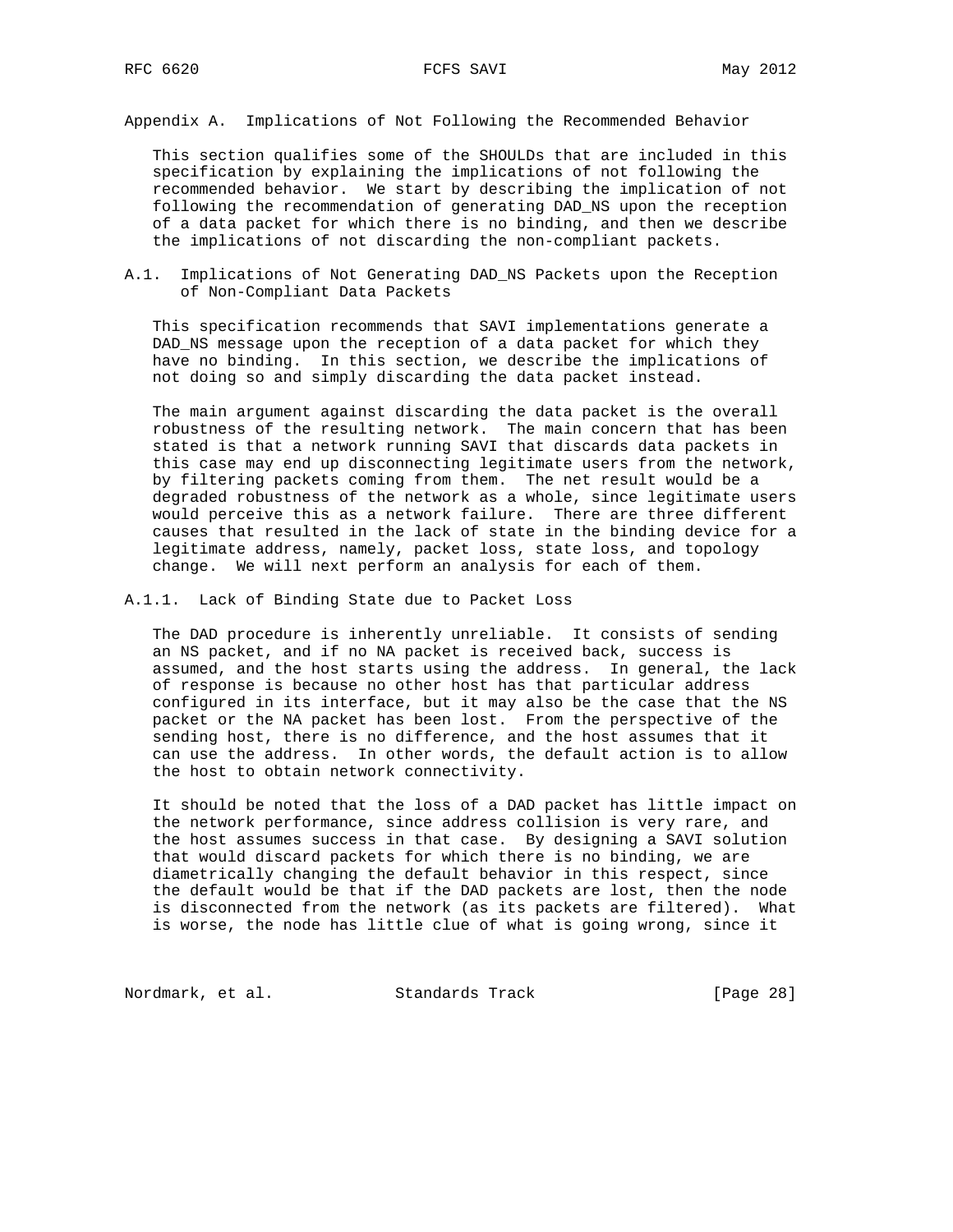has successfully configured an address, but it has no connectivity. The net result is that the overall reliability of the network has significantly decreased as the loss of a single packet would imply that a host is disconnected from the network.

 The only mechanism that the DAD has to improve its reliability is sending multiple NSs. However, [RFC4862] defines a default value of 1 NS message for the DAD procedure, so requiring any higher value would imply manual configuration of all the hosts connected to the SAVI domain.

A.1.1.1. Why Initial Packets May Be (Frequently) Lost

The Case of LANs

 Devices connecting to a network may experience periods of packet loss after the link-layer becomes available for two reasons: Invalid Authentication state and incomplete topology assessment. In both cases, physical-layer connection occurs initially and presents a medium where packets are transmissible, but frame forwarding is not available across the LAN.

 For the authentication system, devices on a controlled port are forced to complete 802.1X authentication, which may take multiple round trips and many milliseconds to complete (see [IEEE.802-1X.2004]). In this time, initial DHCP, IPv6 Neighbor Discovery, Multicast Listener, or Duplicate Address Detection messages may be transmitted. However, it has also been noted that some devices have the ability for the IP stack to not see the port as up until 802.1X has completed. Hence, that issue needs investigation to determine how common it is now.

 Additionally, any system that requires user input at this stage can extend the authentication time and thus the outage. This is problematic where hosts relying upon DHCP for address configuration time out.

 Upon completion of authentication, it is feasible to signal upper layer protocols as to LAN forwarding availability. This is not typical today, so it is necessary to assume that protocols are not aware of the preceding loss period.

 For environments that do not require authentication, addition of a new link can cause loops where LAN frames are forwarded continually. In order to prevent loops, all LANs today run a spanning tree protocol, which selectively disables redundant ports. Devices that perform spanning tree calculations are either traditional Spanning Tree Protocol (STP) (see [IEEE.802-1D.1998]) or rapidly converging

Nordmark, et al. Standards Track [Page 29]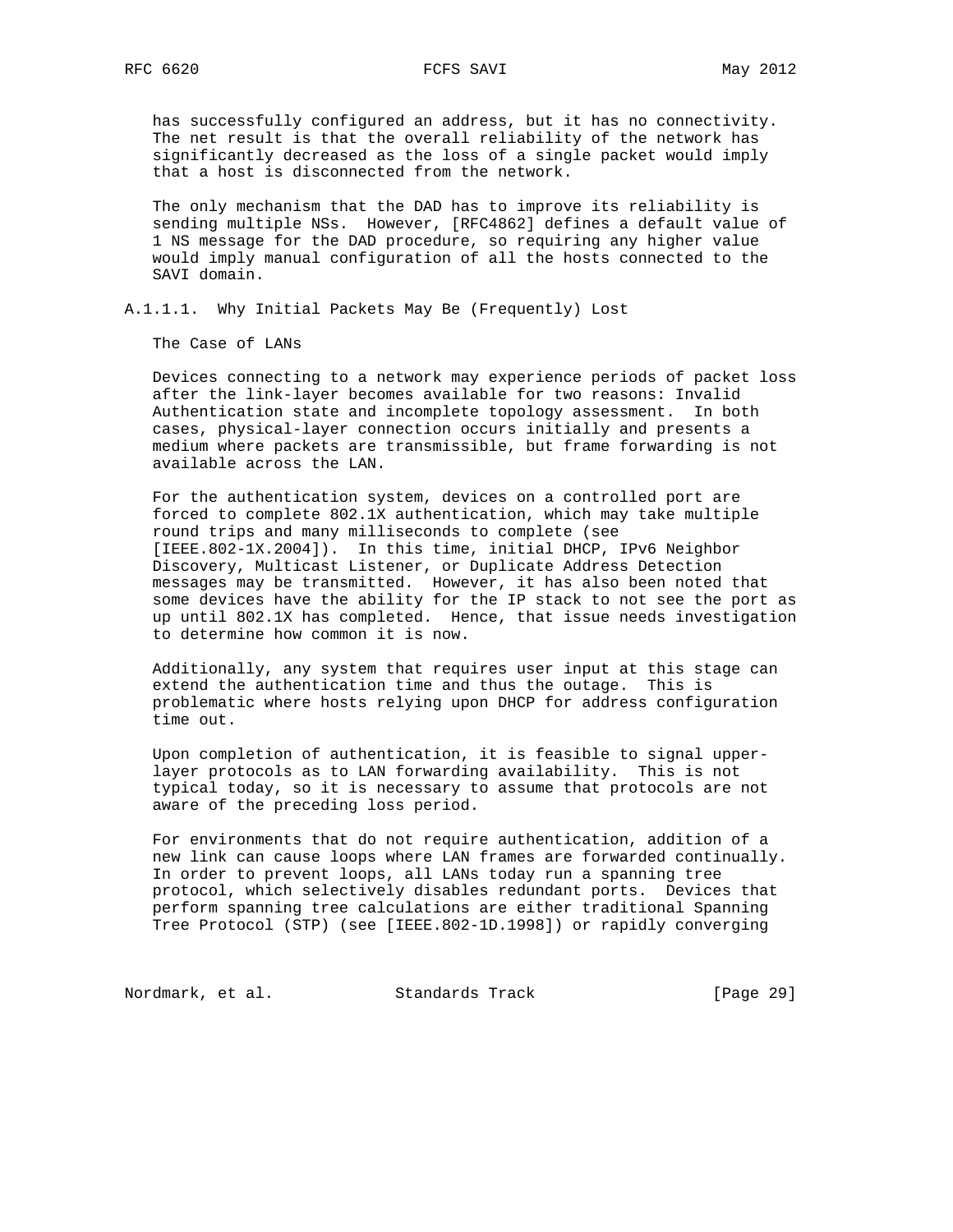versions of the same (Rapid Spanning Tree Protocol (RSTP) / Multiple Spanning Tree Protocol (RSTP)) (see [IEEE.802-1D.2004] and [IEEE.802-1Q.2005]).

 Until a port is determined to be an edge port (RSTP/MSTP), the rapid protocol speaker has identified its position within the spanning tree (RSTP/MSTP) or completed a Listening phase (STP), its packets are discarded.

 For ports that are not connected to rapid protocol switches, it takes a minimum of three seconds to perform edge port determination (see [IEEE.802-1D.2004]). Alternatively, completion of the Listening phase takes 15 seconds (see [IEEE.802-1D.1998]). During this period, the link-layer appears available, but initial packet transmissions into and out of this port will fail.

 It is possible to pre-assess ports as edge ports using manual configuration of all the involved devices and thus make them immediately transmissible. This is never default behavior though.

The Case of Fixed Access Networks

 In fixed access networks such as DSL and cable, the end hosts are usually connected to the access network through a residential gateway (RG). If the host interface is initialized prior to the RG getting authenticated and connected to the access network, the access network is not aware of the DAD packets that the host sent out. As an example, in DSL networks, the Access Node (Digital Subscriber Link Access Multiplexer (DSLAM)) that needs to create and maintain binding state will never see the DAD message that is required to create such a state.

A.1.1.1.1. Special Sub-Case: SAVI Device Rate-Limiting Packets

 A particular sub-case is the one where the SAVI device itself "drops" ND packets. In order to protect itself against DoS attacks and flash-crowds, the SAVI device will have to rate limit the processing of packets triggering the state-creation process (which requires processing from the SAVI device). This implies that the SAVI device may not process all the ND packets if it is under heavy conditions. The result is that the SAVI device will fail to create a binding for a given DAD\_NS packet, which implies that the data packets coming from the host that sent the DAD\_NS packet will be filtered if this approach is adopted. The problem is that the host will assume that the DAD procedure was successful and will not perform the DAD procedure again, which in turn will imply that the host will be disconnected from the network. While it is true that the SAVI device will also have to rate limit the processing of the data packets, the

Nordmark, et al. Standards Track [Page 30]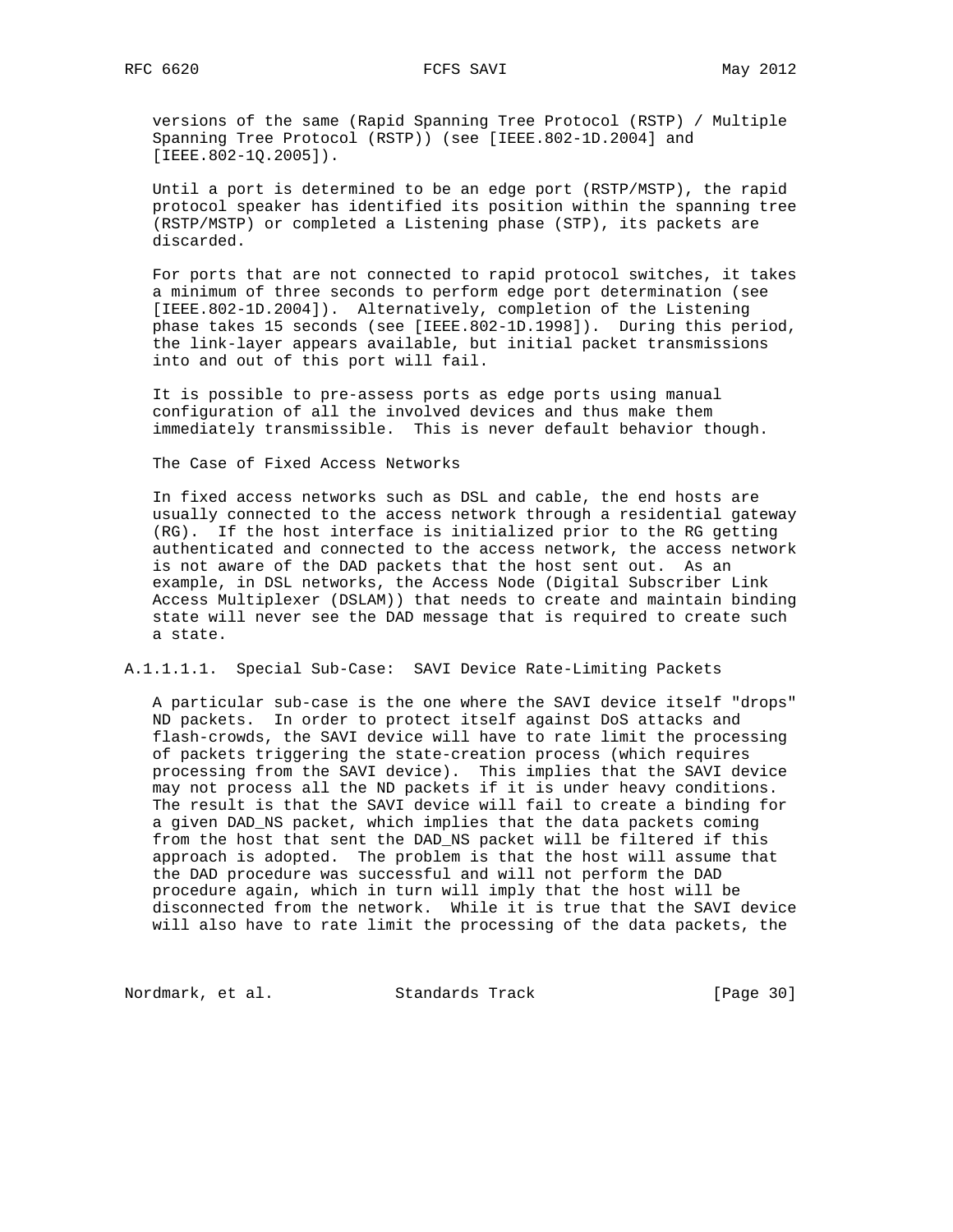host will keep on sending data packets, so it is possible to recover from the alternative approach where data packets trigger the binding creation procedure.

A.1.2. Lack of Binding State due to a Change in the Topology

 If SAVI is deployed in a switched Ethernet network, topology changes may result in a SAVI device receiving packets from a legitimate user for which the SAVI device does not have a binding. Consider the following example:



Figure 3: Topology Example

 Suppose that after bootstrapping, all the elements are working properly and the spanning tree is rooted in the router and includes one branch that follows the path SWITCH I - SAVI I - SWITCH II, and another branch that follows SWITCH I-SAVI II.

 Suppose that the host boots at this moment and sends the DAD\_NS. The message is propagated through the spanning tree and is received by SAVI I but not by SAVI II. SAVI I creates the binding.

 Suppose that SAVI I fails and the spanning tree reconverges to SWITCH I - SAVI II - SWITCH II. Now, data packets coming from the host will be coursed through SAVI II, which does not have binding state and will drop the packets.

A.1.3. Lack of Binding State due to State Loss

 The other reason a SAVI device may not have state for a legitimate address is simply because it lost it. State can be lost due to a reboot of the SAVI device or other reasons such as memory corruption. So, the situation would be as follows. The host performs the DAD

Nordmark, et al. Standards Track [Page 31]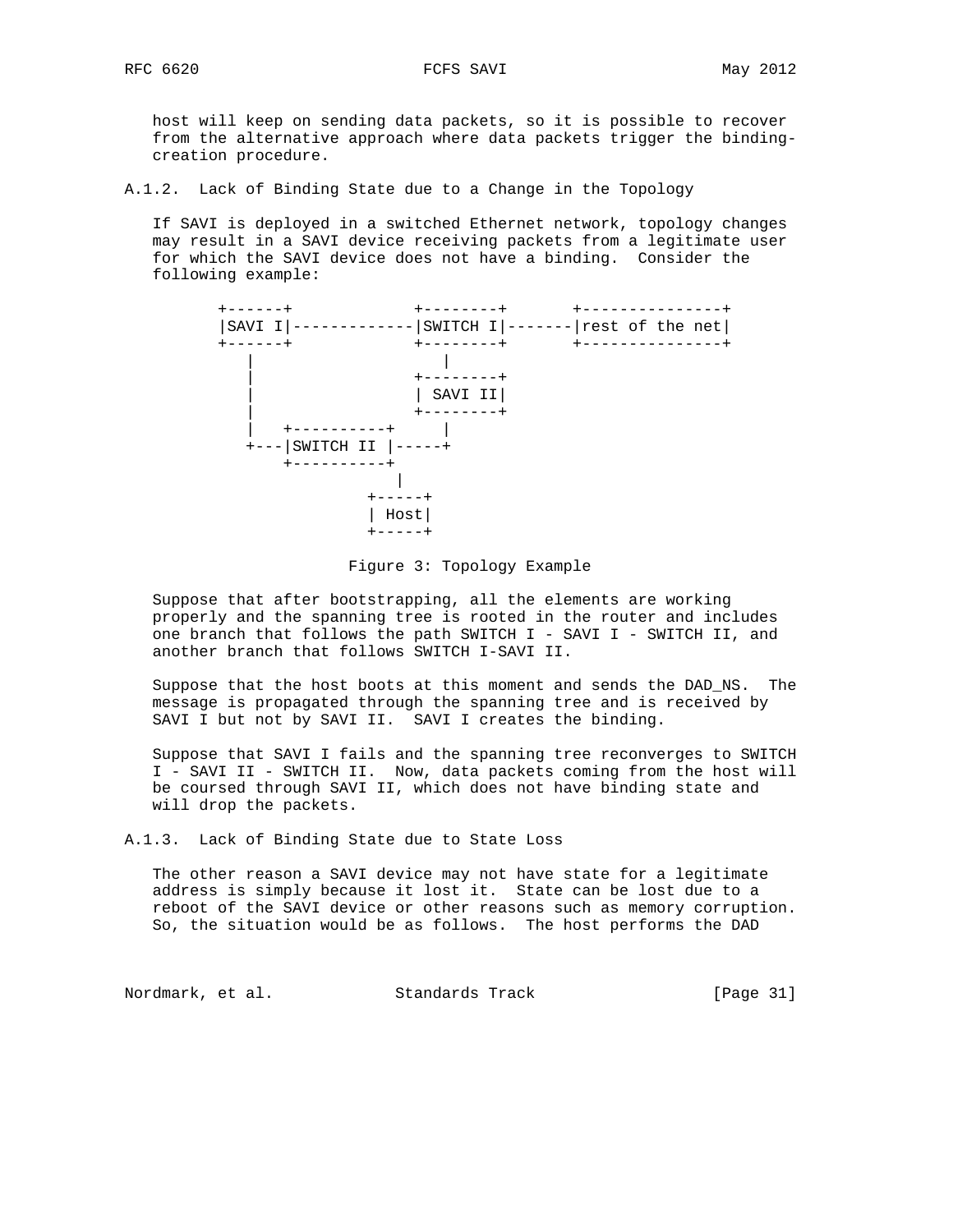procedure, and the SAVI device creates a binding for the host's address. The host successfully communicates for a while. The SAVI device reboots and loses the binding state. The packets coming from the host are now discarded as there is no binding state for that address. It should be noted that in this case, the host has been able to use the address successfully for a certain period of time.

 Architecturally, the degradation of the network robustness in this case can be easily explained by observing that this approach to SAVI implementation breaks the fate-sharing principle. [RFC1958] reads:

 An end-to-end protocol design should not rely on the maintenance of state (i.e. information about the state of the end-to-end communication) inside the network. Such state should be maintained only in the endpoints, in such a way that the state can only be destroyed when the endpoint itself breaks (known as fate sharing).

 By binding the fate of the host's connectivity to the state in the SAVI device, we are breaking this principle, and the result is degraded network resilience.

 Moving on to more practical matters, we can dig deeper into the actual behavior by considering two scenarios, namely, the case where the host is directly connected to the SAVI device and the case where there is an intermediate device between the two.

A.1.3.1. The Case of a Host Directly Connected to the SAVI Device

The considered scenario is depicted in the following diagram:

 +------+ +-----------+ +---------------+ | Host |-------------|SAVI device|-------|rest of the net| +------+ +-----------+ +---------------+

Figure 4: Host Attached Directly to SAVI Device

 The key distinguishing element of this scenario is that the host is directly connected to the SAVI device. As a result, if the SAVI device reboots, the host will see the carrier disappear and appear again.

Nordmark, et al. Standards Track [Page 32]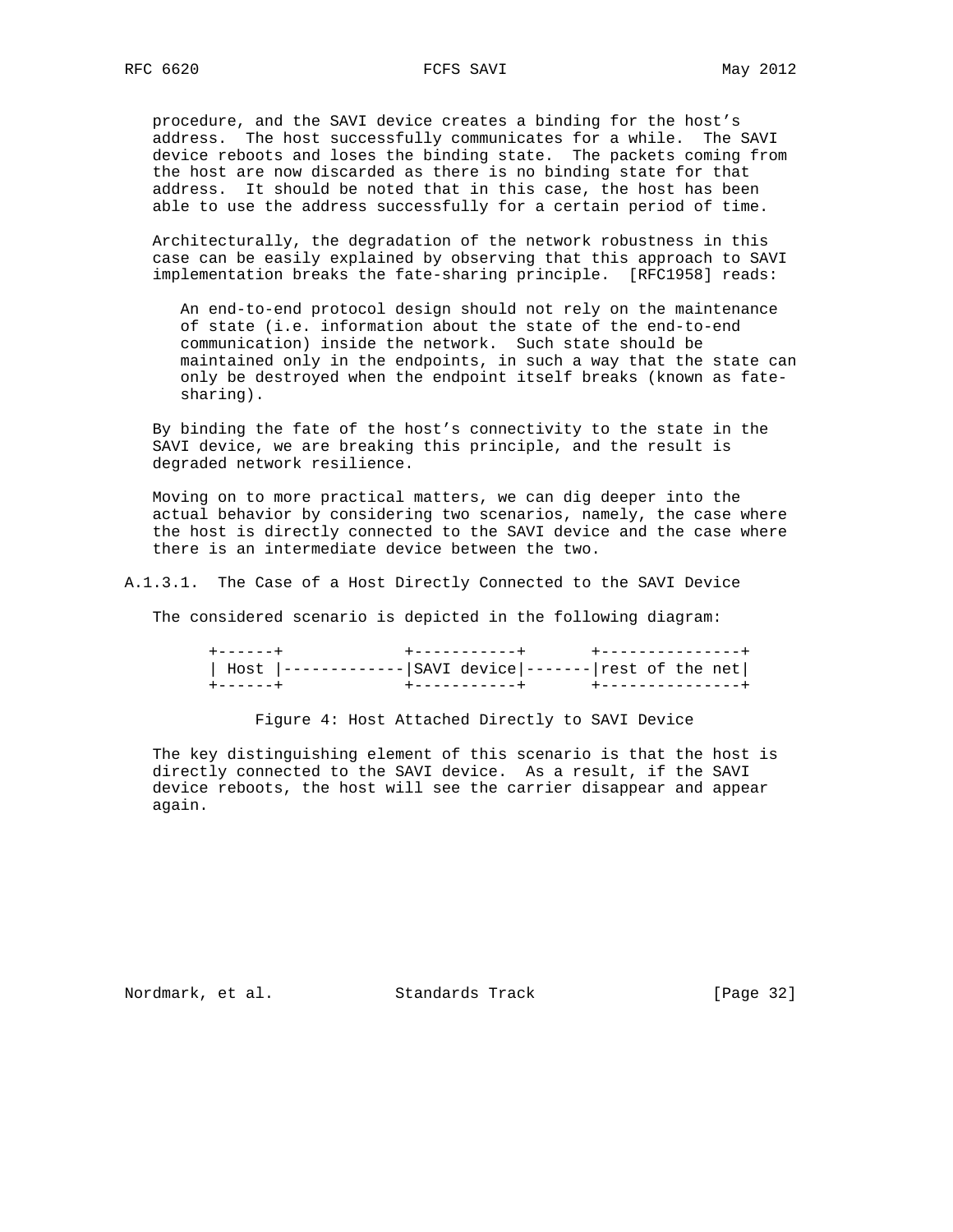RFC 6620 FCFS SAVI May 2012

 [RFC4862] requires that the DAD procedure is performed when the IP address is assigned to the interface (see [RFC4862], Section 5.4):

Duplicate Address Detection:

 Duplicate Address Detection MUST be performed on all unicast addresses prior to assigning them to an interface, regardless of whether they are obtained through stateless autoconfiguration, DHCPv6, or manual configuration, with the following exceptions: ...

 However, it has been stated that some of the widely used OSs actually do perform DAD each time the link is up, but further data would be required for this to be taken for granted. Assuming that behavior, this implies that if the loss of state in the SAVI device also results in the link to the host going down, then the host using the tested OSs would redo the DAD procedure allowing the recreation of the binding state in the SAVI device and preserving the connectivity of the host. This would be the case if the SAVI device reboots. It should be noted, however, that it is also possible that the binding state is lost because of an error in the SAVI process and that the SAVI link does not goes down. In this case, the host would not redo the DAD procedure. However, it has been pointed out that it would be possible to require the SAVI process to flap the links of the device it is running, in order to make sure that the link goes down each time the SAVI process restarts and to improve the chances the host will redo the DAD procedure when the SAVI process is rebooted.

A.1.3.2. The Case of a Host Connected to the SAVI Device through One or More Legacy Devices

The considered scenario is depicted in the following diagram:

| Host  ---- Legacy device ----- SAVI device ---- rest of the net |  |  |  |  |
|-----------------------------------------------------------------|--|--|--|--|
|                                                                 |  |  |  |  |

Figure 5: Host Attached to a Legacy Device

 The key distinguishing element of this scenario is that the host is not directly connected to the SAVI device. As a result, if the SAVI device reboots, the host will not see any changes.

 In this case, the host would get disconnected from the rest of the network since the SAVI device would filter all its packets once the state has gone. As the node will not perform the DAD procedure again, it will remain disconnected until it reboots.

Nordmark, et al. Standards Track [Page 33]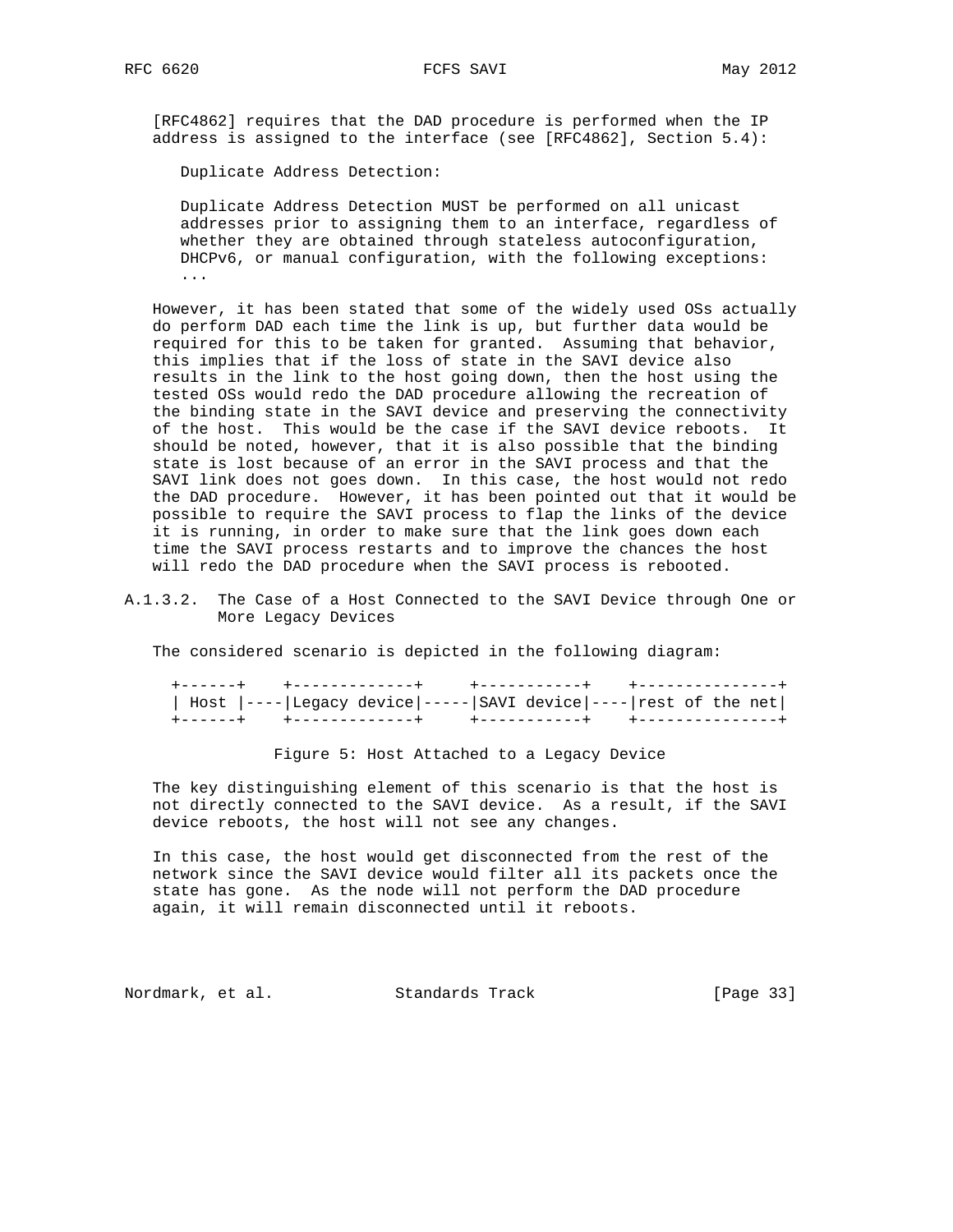As a final comment, it should be noted that it may not be obvious to the network admin which scenario its network is running. Consider the case of a campus network where all the switches in the network are SAVI capable. A small hub connected in the office would turn this into the scenario where the host is not directly connected to the SAVI device. Moreover, consider the case of a host running multiple virtual machines connected through a virtual hub. Depending on the implementation of such a virtual hub, this may turn a directly connected host scenario to the scenario where the multiple (virtual) hosts are connected through a legacy (virtual) hub.

A.1.3.2.1. Enforcing Direct Connectivity between the SAVI Device and the Host

 It has been argued that enforcing direct connectivity between the SAVI device and the end host is actually a benefit. There are several comments that can be made in this respect:

- o First, it may well be the case in some scenarios that this is desirable, but it is certainly not the case in most scenarios. Because of that, the issue of enforcing direct connectivity must be treated as orthogonal to how data packets for which there is no binding are treated, since a general solution must support directly connected nodes and nodes connected through legacy switches.
- o Second, as a matter of fact, the resulting behavior described above would not actually enforce direct connectivity between the end host and the SAVI device as it would work as long as the SAVI device does not reboot. So, the argument being made is that this approach is not good enough to provide a robust network service, but it is not bad enough to enforce the direct connectivity of the host to the SAVI switch.
- o Third, it should be noted that topology enforcement is not part of the SAVI problem space and that the SAVI problem by itself is complex enough without adding additional requirements.
- A.2. Implications of Not Discarding Non-Compliant Data Packets

 The FCFS SAVI mechanism is composed of two main functions, namely, the mechanisms for tracking compliant and non-compliant data packets and the actions to be performed upon the detection of a non-compliant packet. Throughout this specification, we recommend discarding non compliant data packets. This is because forwarding non-compliant data packets is essentially allowing packets with spoofed source addresses to flow throughout the network. However, there are alternative actions that can be taken with respect to these packets.

Nordmark, et al. Standards Track [Page 34]